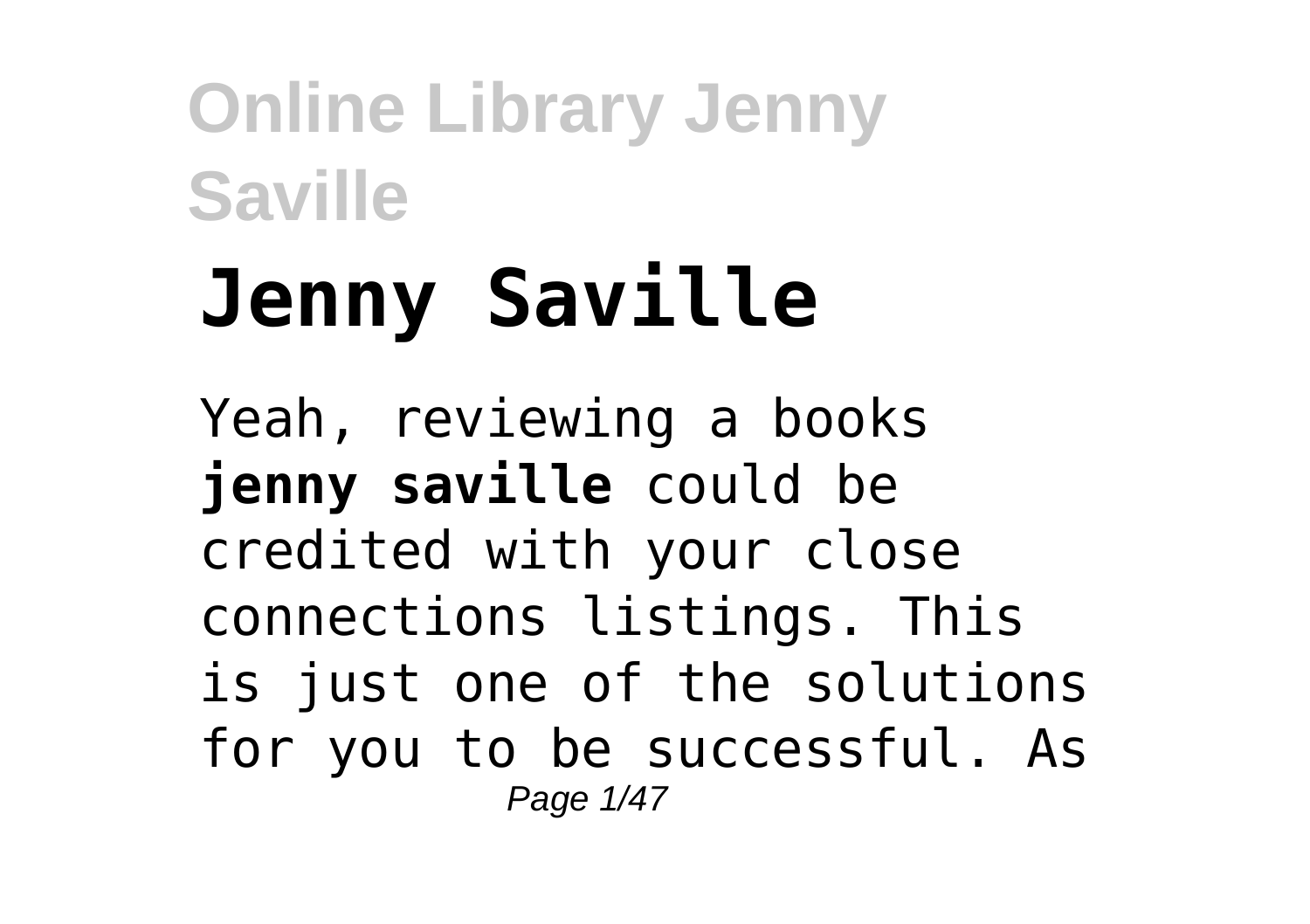understood, carrying out does not suggest that you have astonishing points.

Comprehending as with ease as treaty even more than new will pay for each success. next to, the message as Page 2/47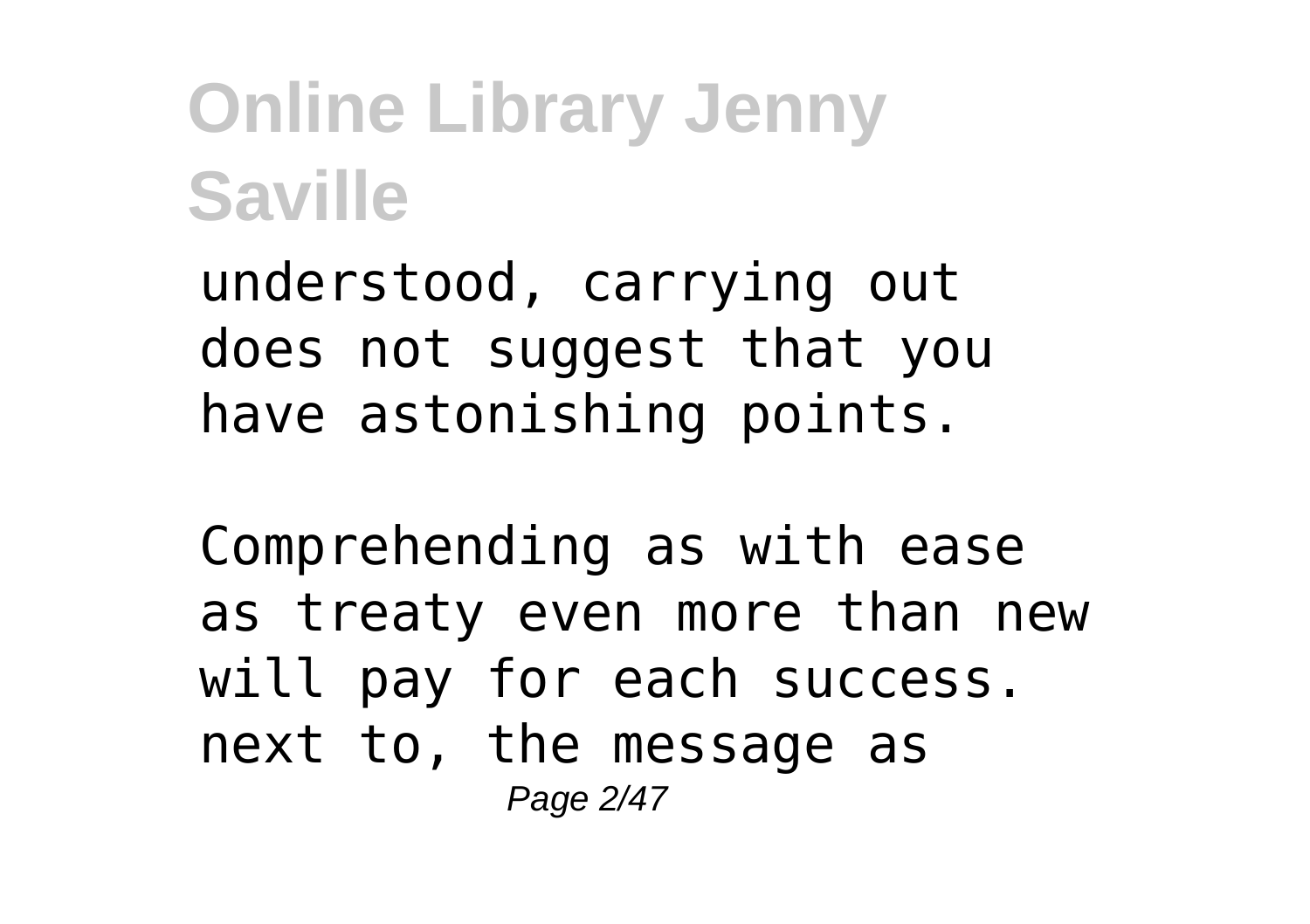competently as acuteness of this jenny saville can be taken as skillfully as picked to act.

*In Conversation: Jenny Saville and Nicholas Cullinan | Artist Spotlight* Page 3/47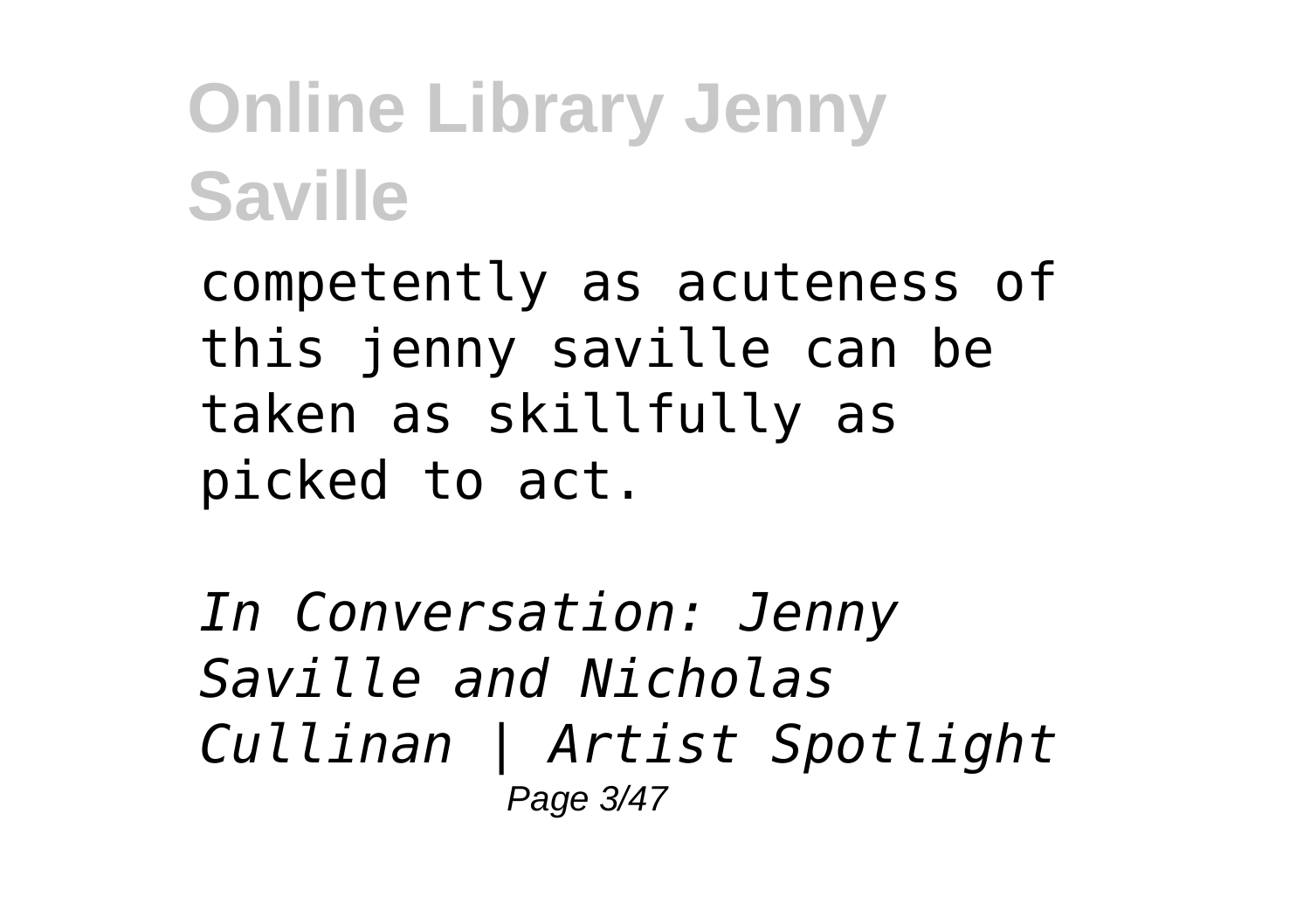*| Gagosian* **Talks \u0026 Lectures | Jenny Saville** Jenny Saville in conversation with Claudia Schmuckli Visions of the Self: Jenny

Saville on Rembrandt | Gagosian Quarterly**A brush** Page 4/47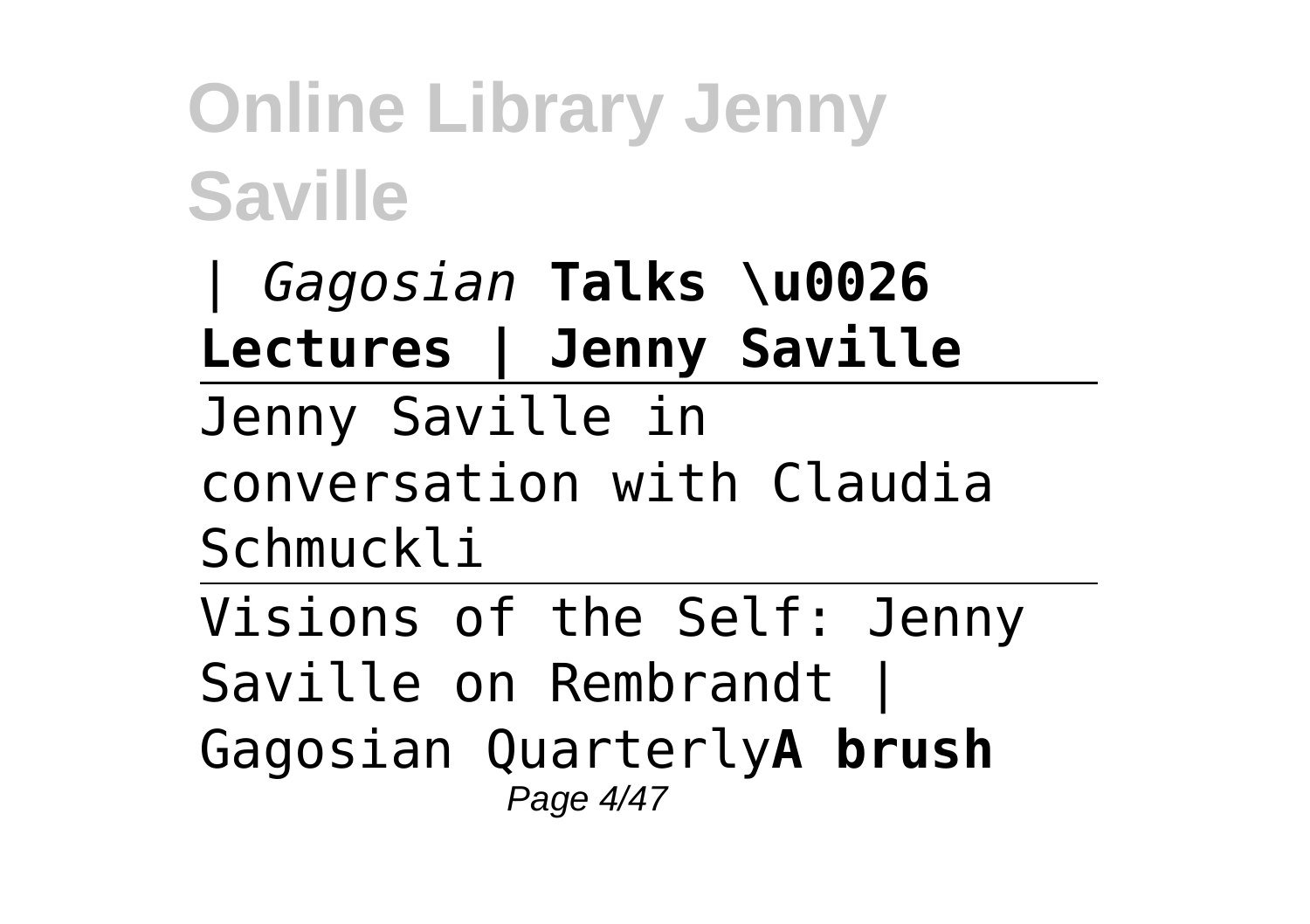**with... Jenny Saville** *PORTRAIT | 5 Artists in 5 Minutes | LittleArtTalks* Jenny Saville: Ancestors | Gagosian Quarterly **Jenny Saville in conversation with Nicholas Cullinan Art Techniques: Jenny Saville** Page 5/47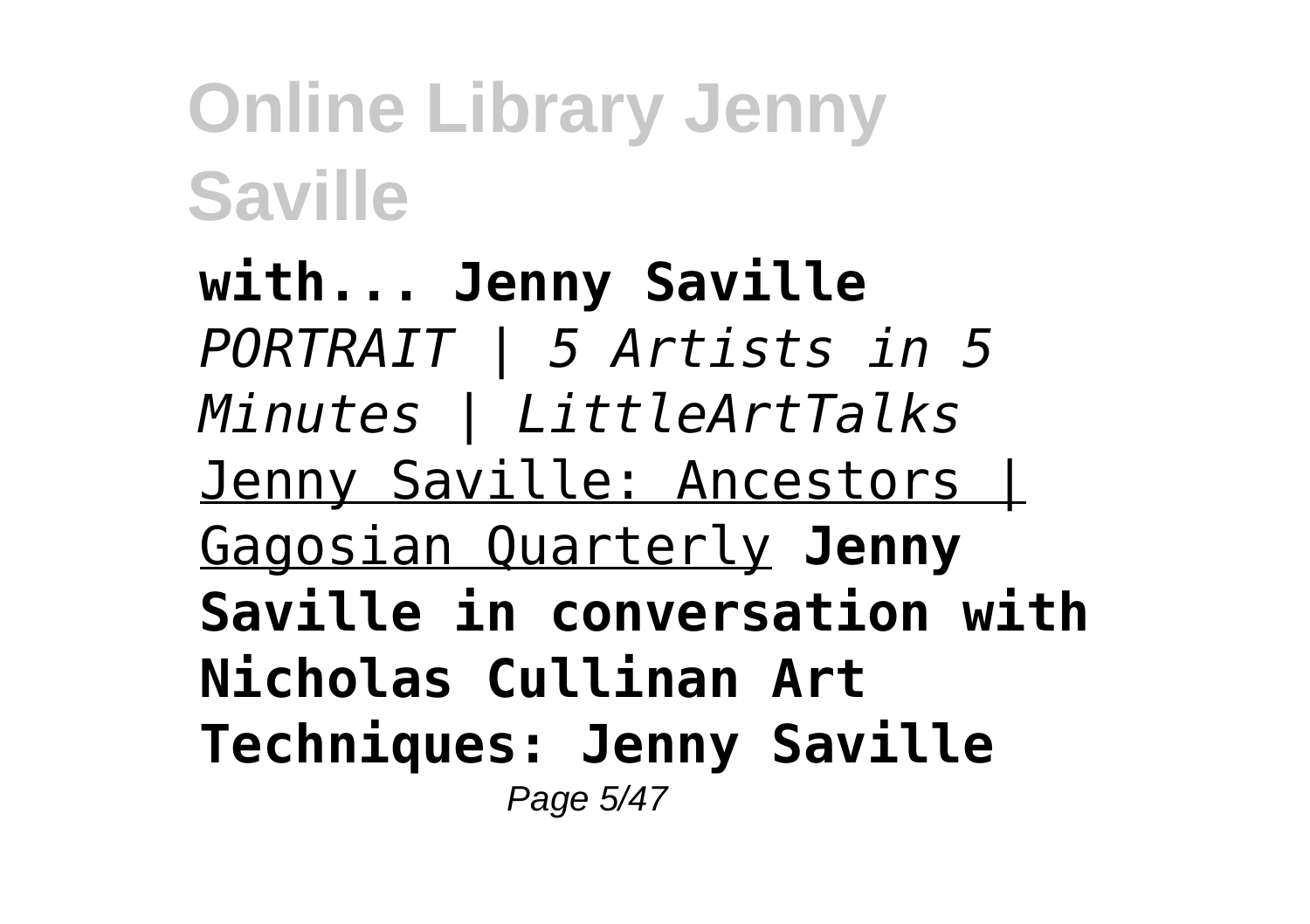**Mixing Red \u0026 Yellow** Jenny Saville | Life Through a Microscope A Masterclass in Portraiture by Francis Bacon, Jenny Saville and Albert Oehlen **Artist Jenny Saville: why human bodies fascinate** Do I Want to Read Page 6/47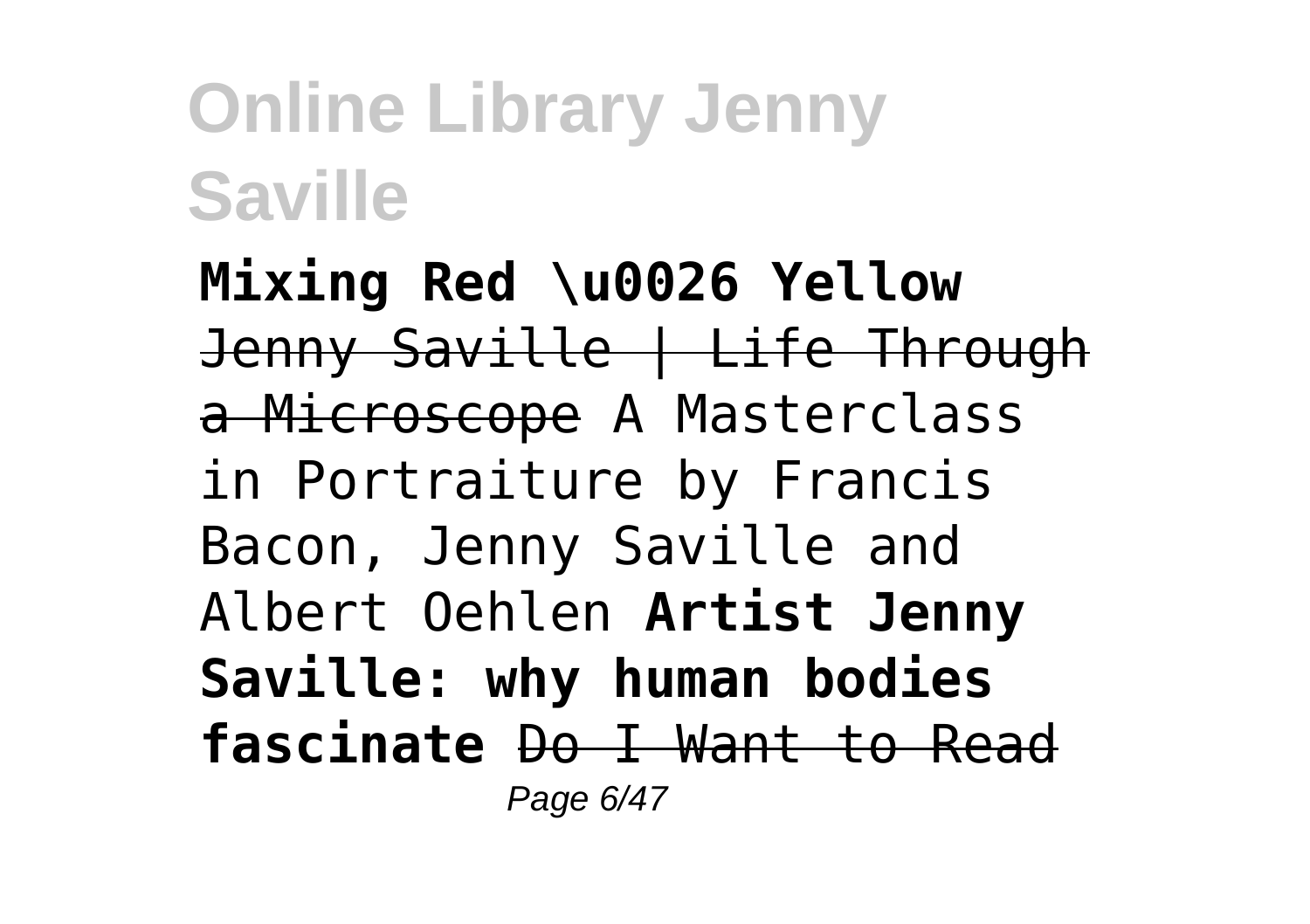These Books? **INN** The The Artist's Studio with Antonia Showering | Art on a Postcard Embracing ✨minimalism✨ and unhauling some books

1965 Francis Bacon - Lost Interview With Francis Bacon Page 7/47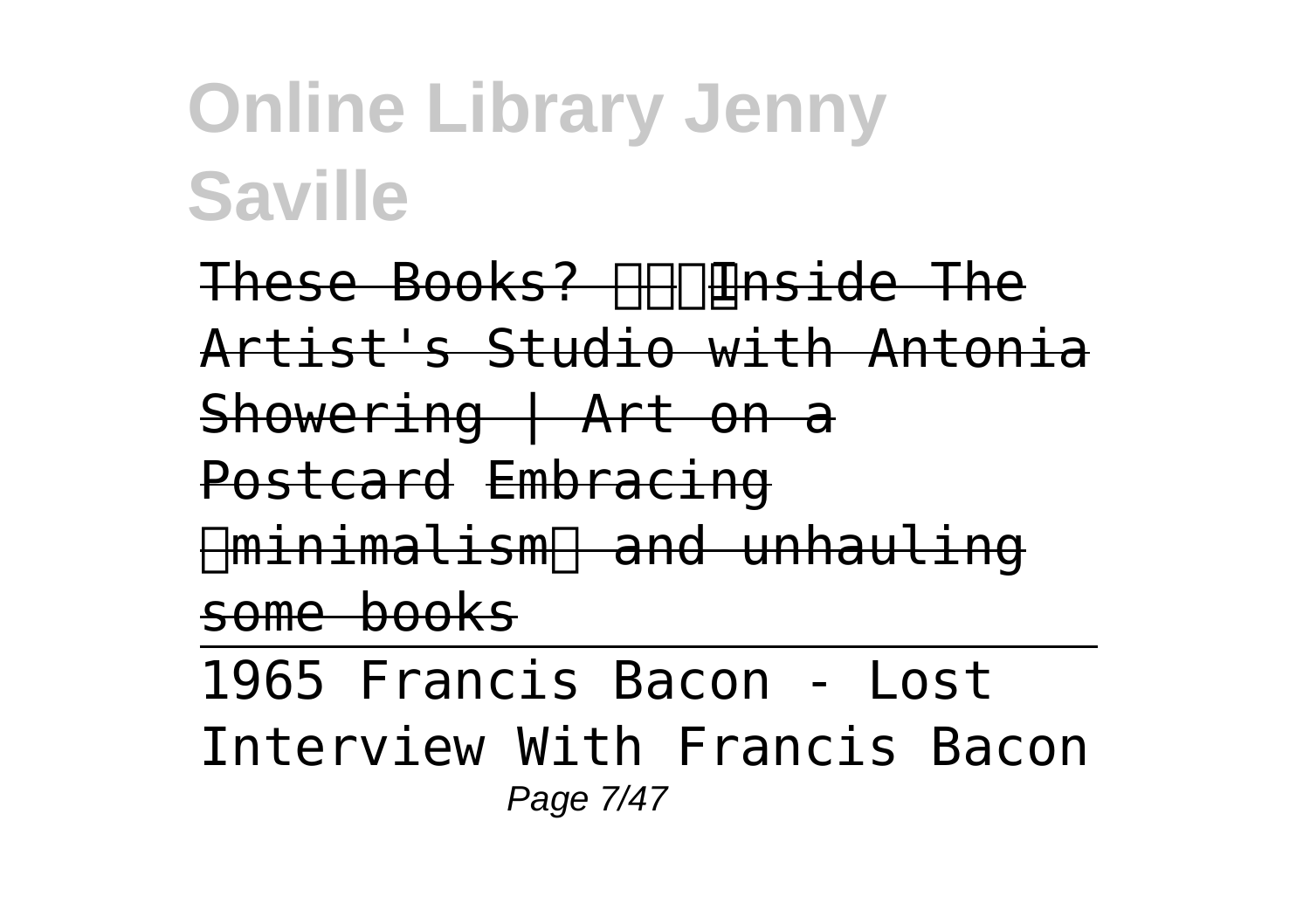The Interview: Jimmy Law The Man; The Artist; The Dreamer **Francis Bacon: Couplings | Gagosian Quarterly** *NOW: GLENN BROWN: Rembrandt: After Life* HOW TO PAINT LIKE LUCIAN FREUD WITH CIRCLE LINE | CANVAS Paint Yourself Page 8/47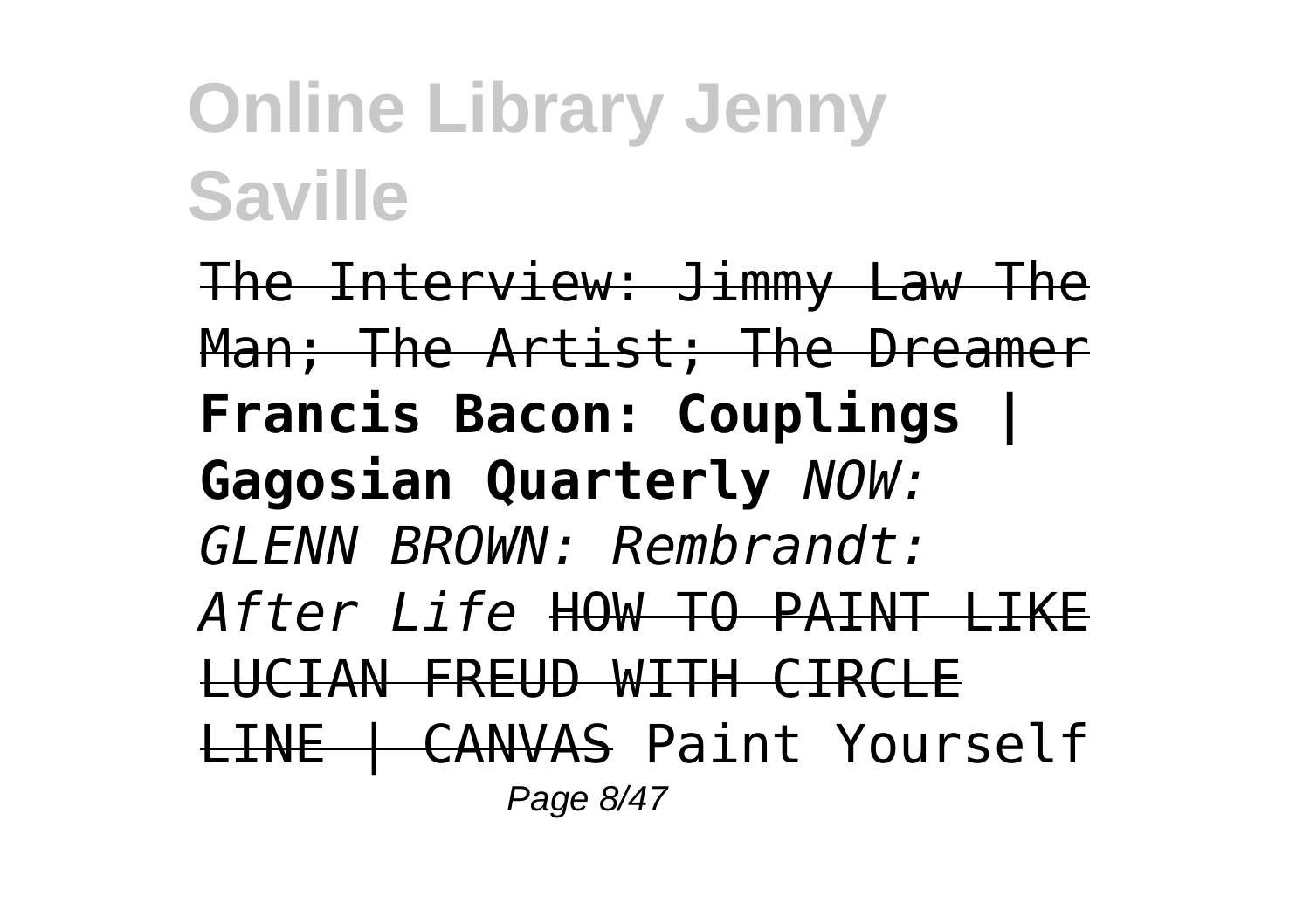Positive by Jean Haines | Book Review Book Haul | February 2019 **Jenny saville oxyrynchus by Gagosian Gallery Book** Jenny Saville (Ancestors) Gagosian Cosy Books for Christmas (Part 2) *The Art of Jenny* Page 9/47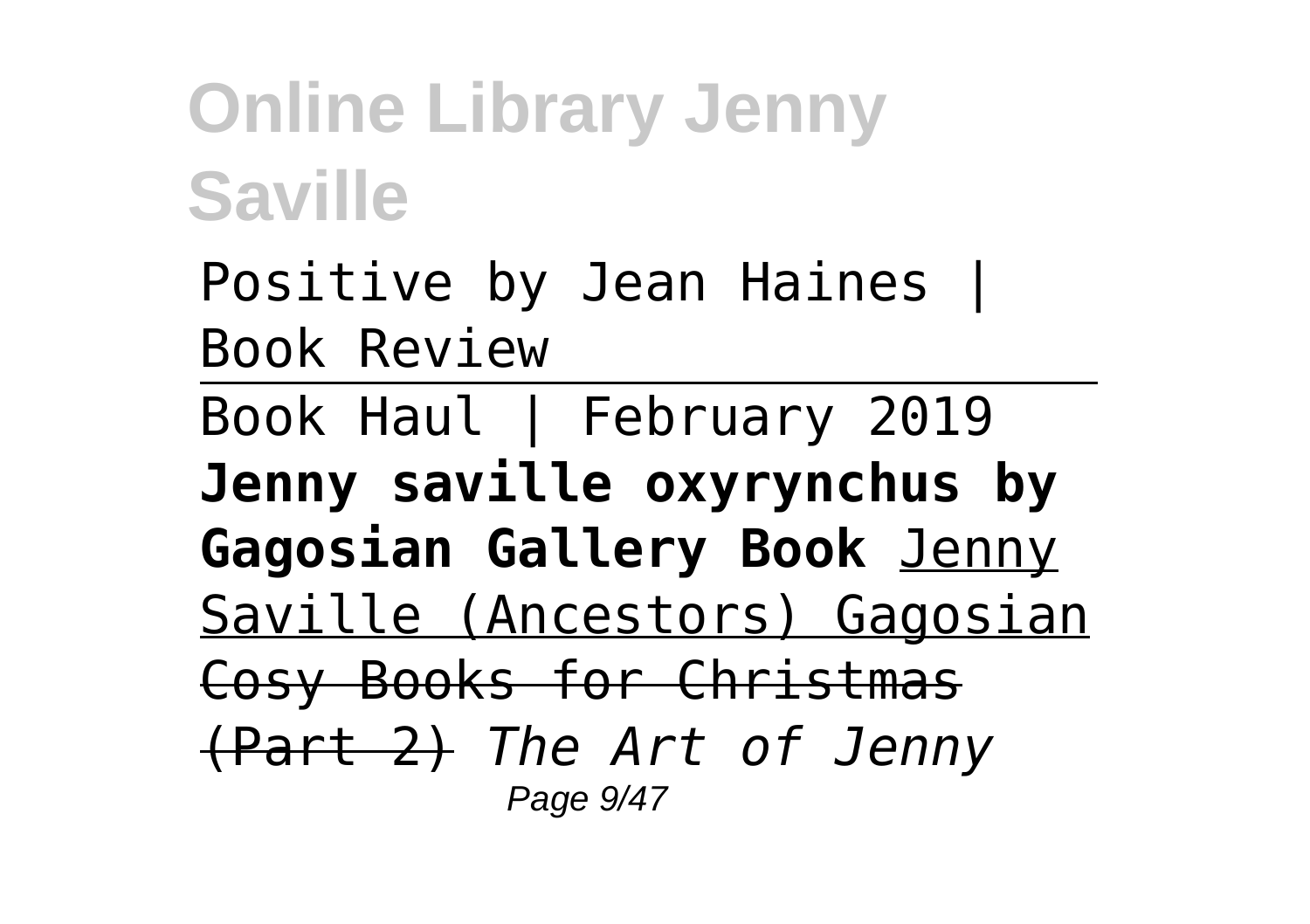*Saville* **The Un-Private Collection: Jenny Saville + Jennifer Doyle Fragments and Gestures | Performing Jenny Saville** \"Stare\" by Jenny Saville Replication The formula for selling a million-dollar work of art Page 10/47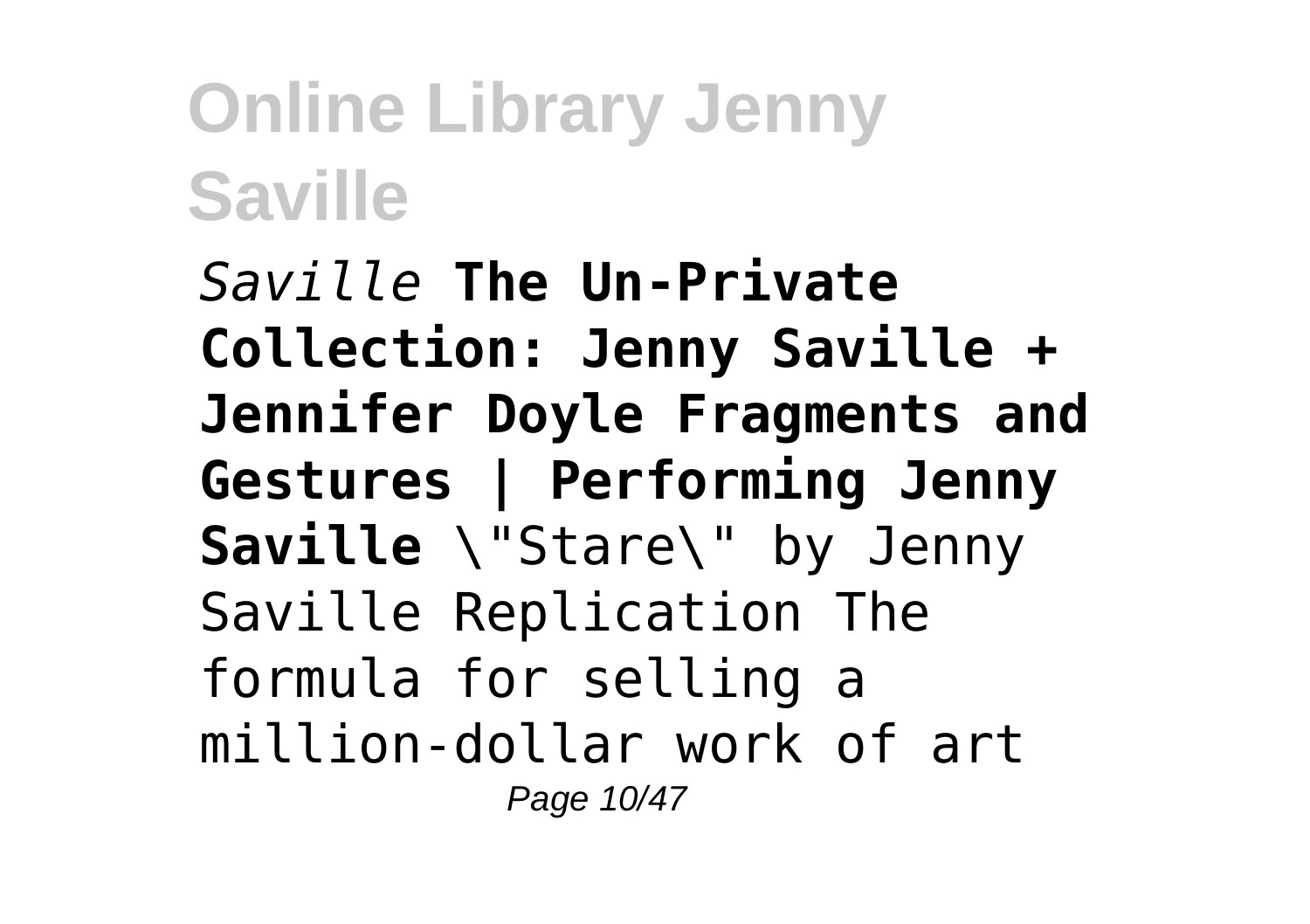Jenny Saville Jenny Saville RA (born 7 May 1970) is a contemporary British painter and an original member of the Young British Artists. She is known for her large-scale painted depictions of nude Page 11/47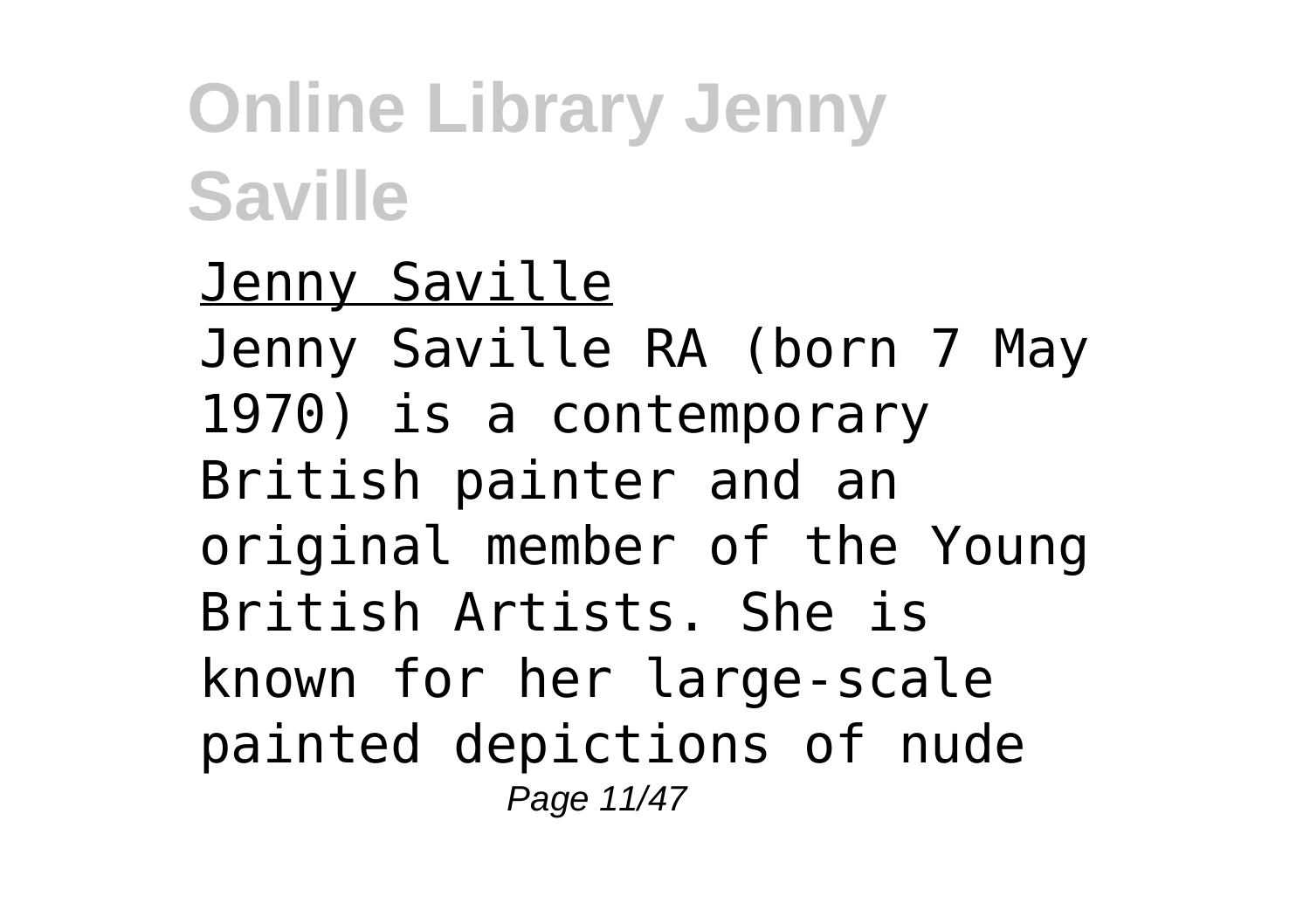women. Saville has been credited with originating a new and challenging method of painting the female nude and reinventing figure painting for contemporary art.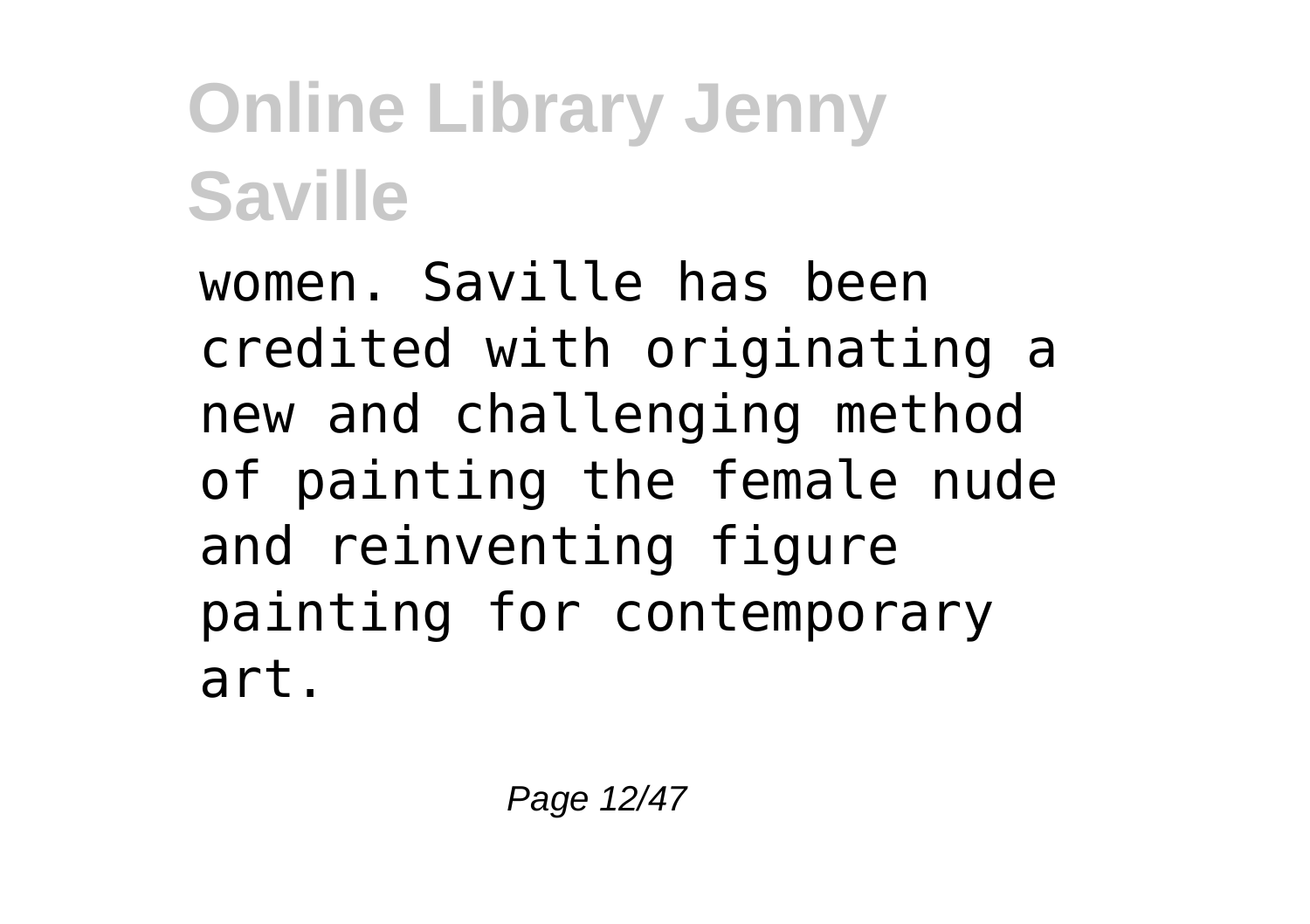Jenny Saville - Wikipedia Jenny Saville is a contemporary British painter whose stylized nude portraits of voluminous female bodies have brought her international acclaim. Among her best-known works Page 13/47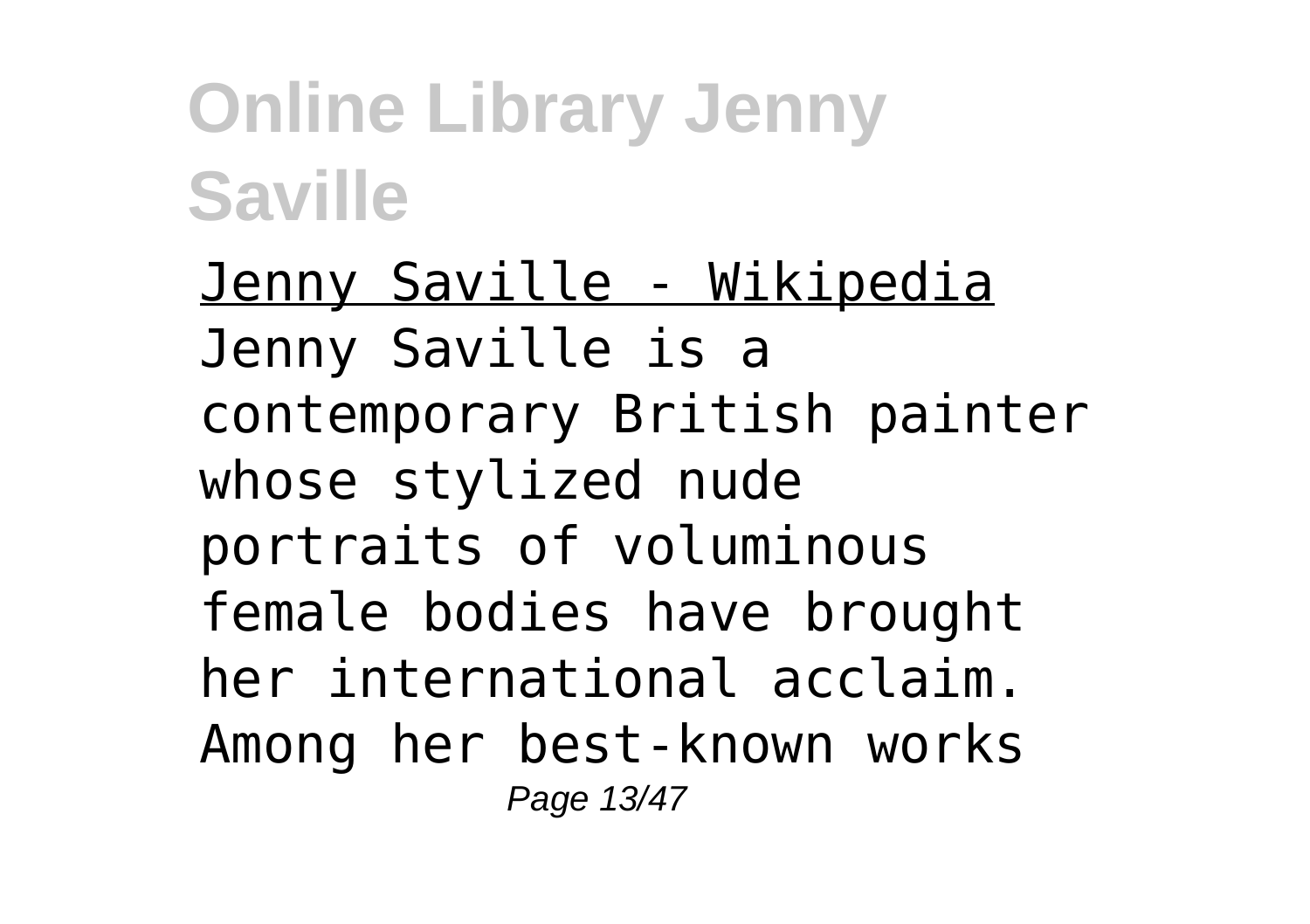is the large-scale selfportrait Branded (1992), in which the artist distorts her own torso and breasts through painting, making both body parts pendulous and imposing.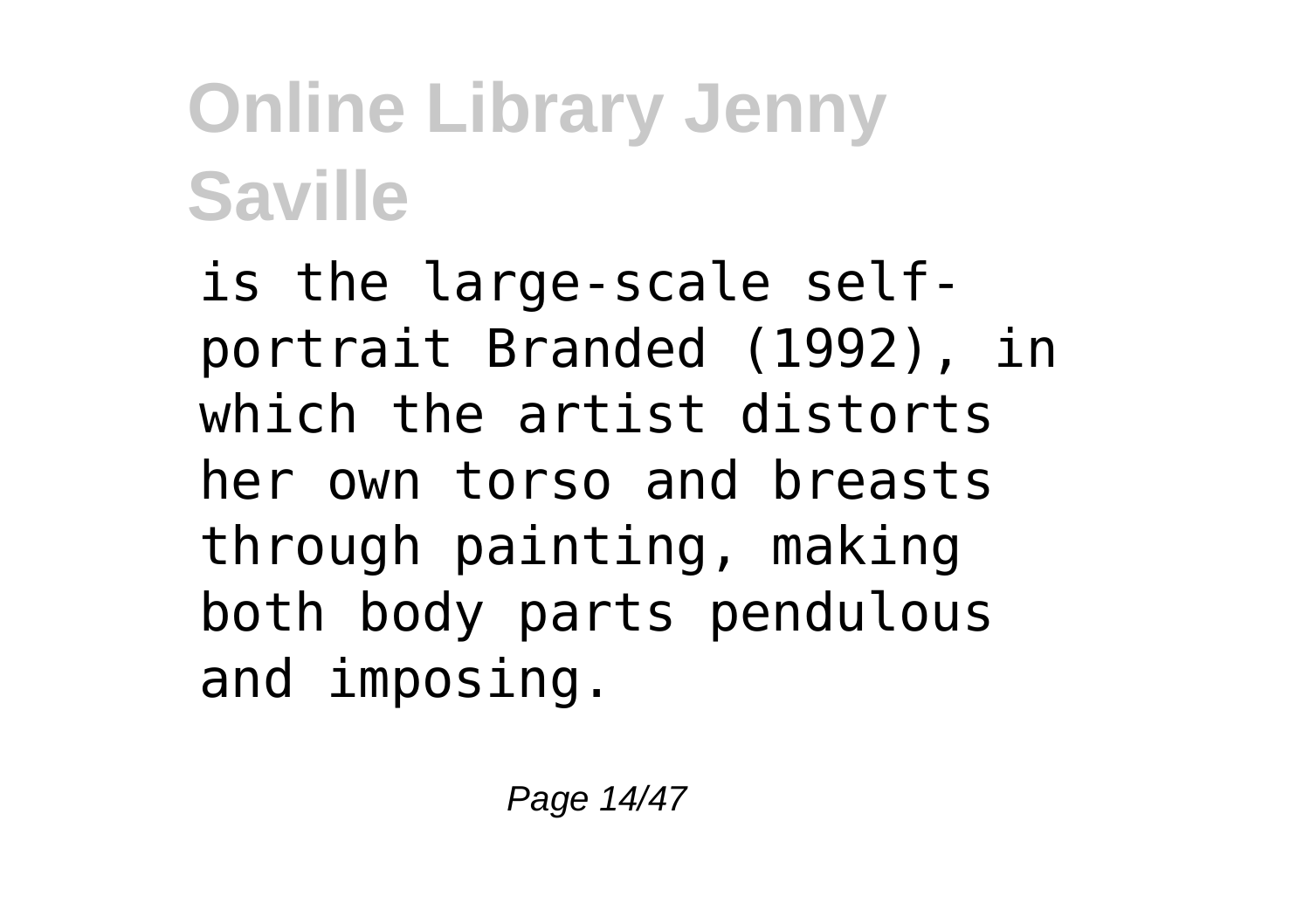Jenny Saville | artnet Jenny Saville was born on May 7, 1970, in Cambridge. Her parents, both educators, moved Jenny and her brothers and sister frequently from school to school as her father pursued a career as a Page 15/47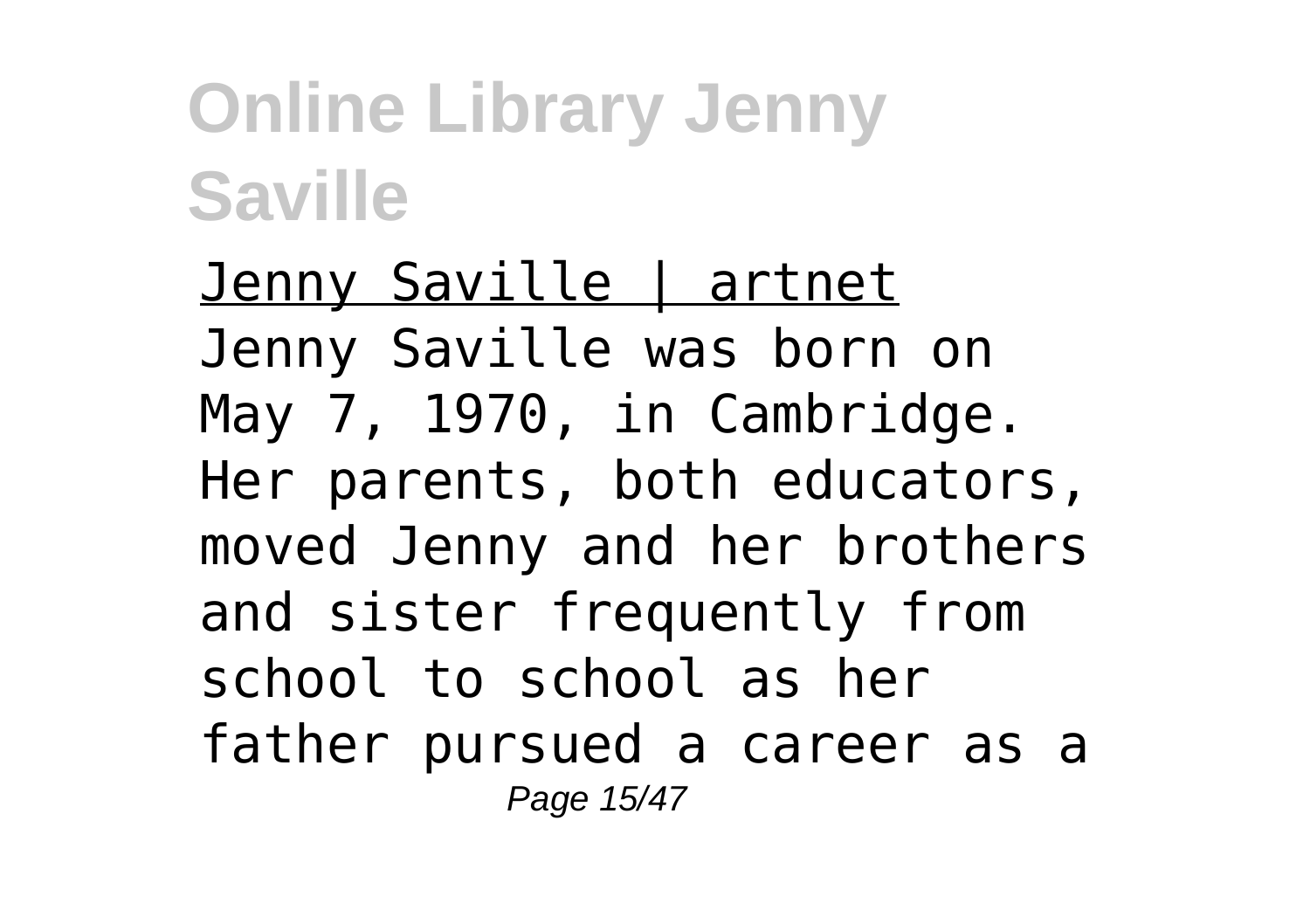school administrator. After attending several schools, she finished secondary school at Newark, Nottinghamshire.

Jenny Saville Paintings, Bio, Ideas | TheArtStory Page 16/47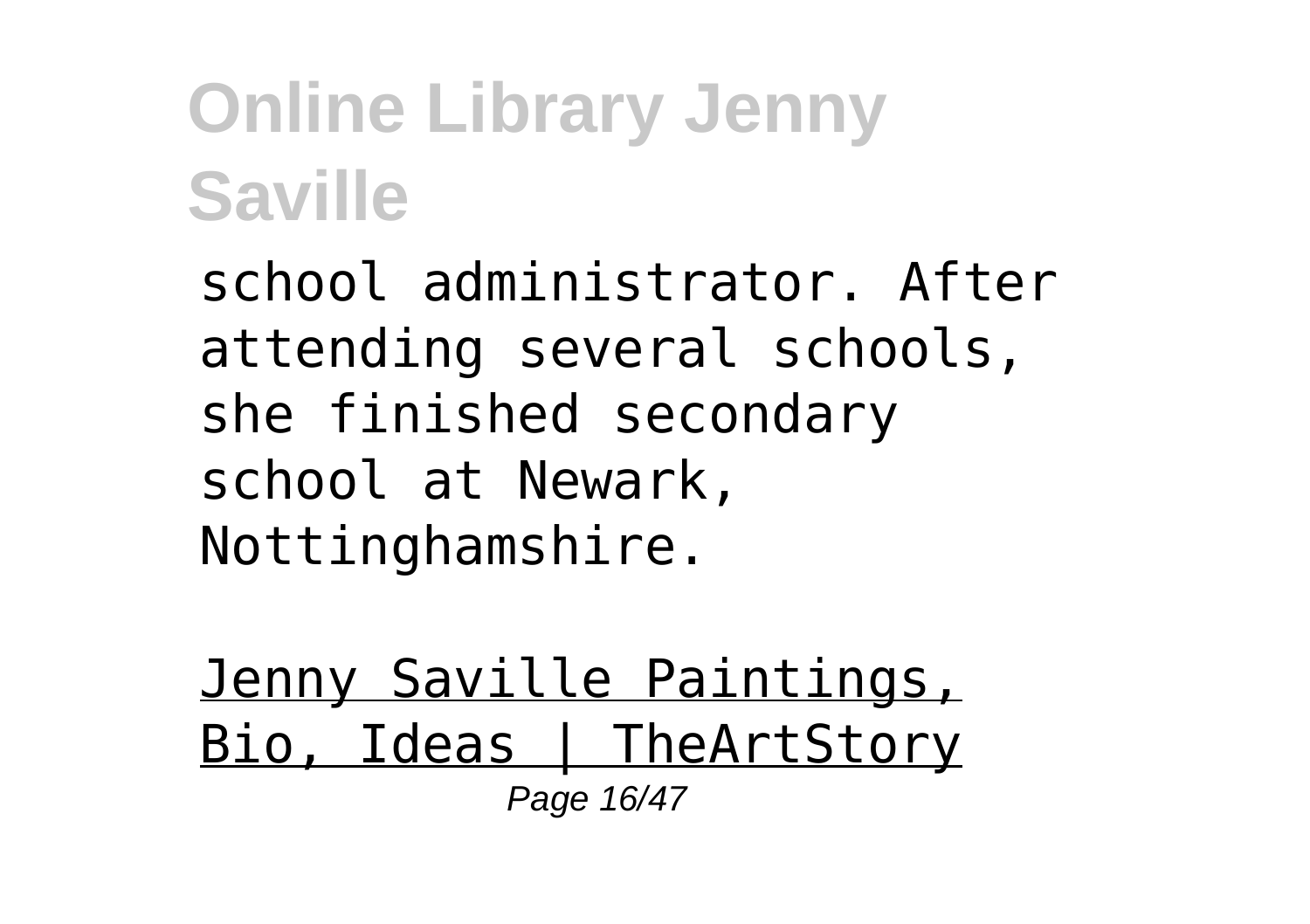Biography Fascinated by pathological perceptions of the body, Jenny Saville's paintings depict grotesque, hyperreal visions of the human figure where faces are dismembered and flesh abounds.

Page 17/47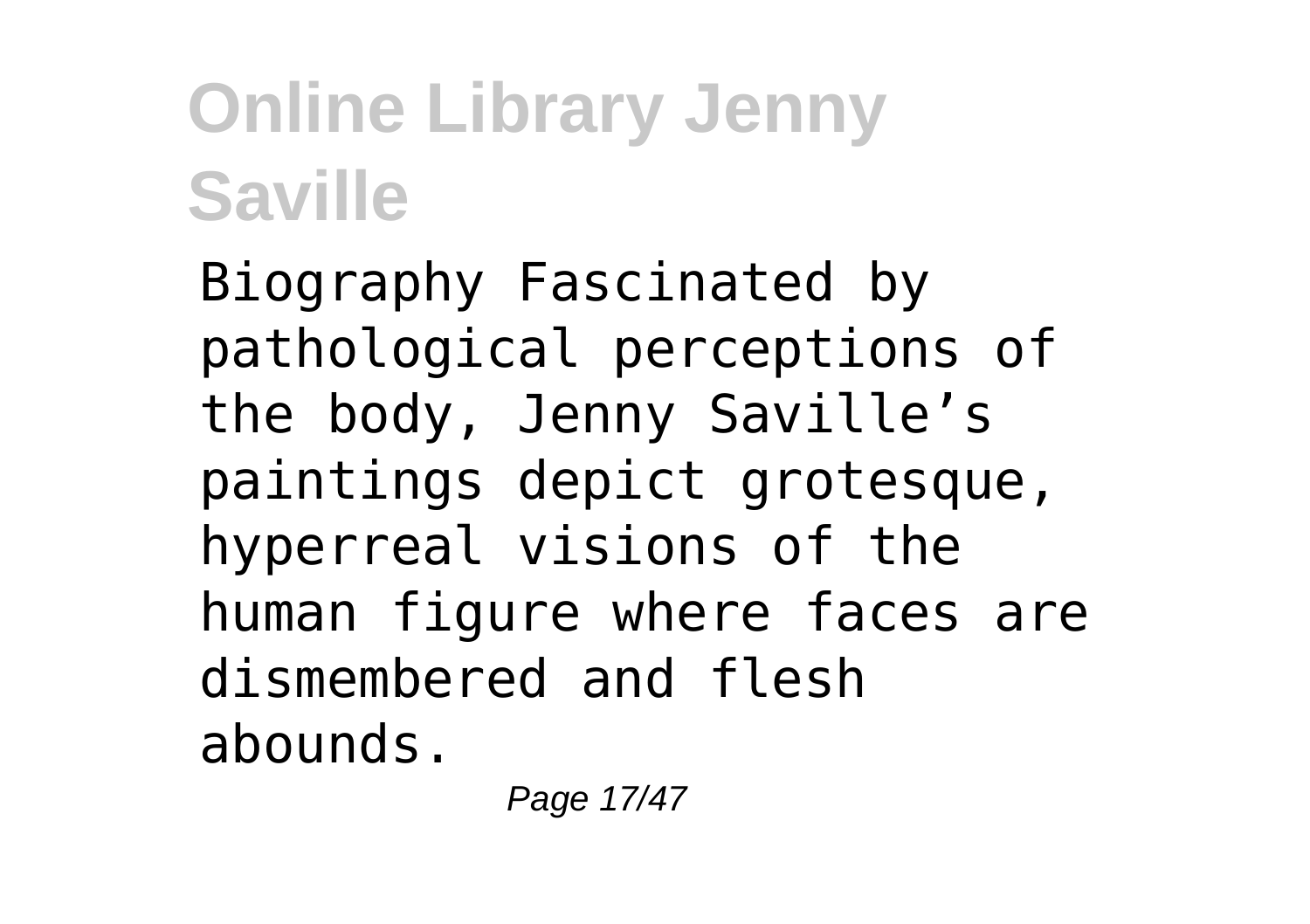Jenny Saville - 22 Artworks, Bio & Shows on Artsy —Hesiod, Works and Days Gagosian is pleased to present Elpis, an exhibition of new paintings by Jenny Saville. This exhibition Page 18/47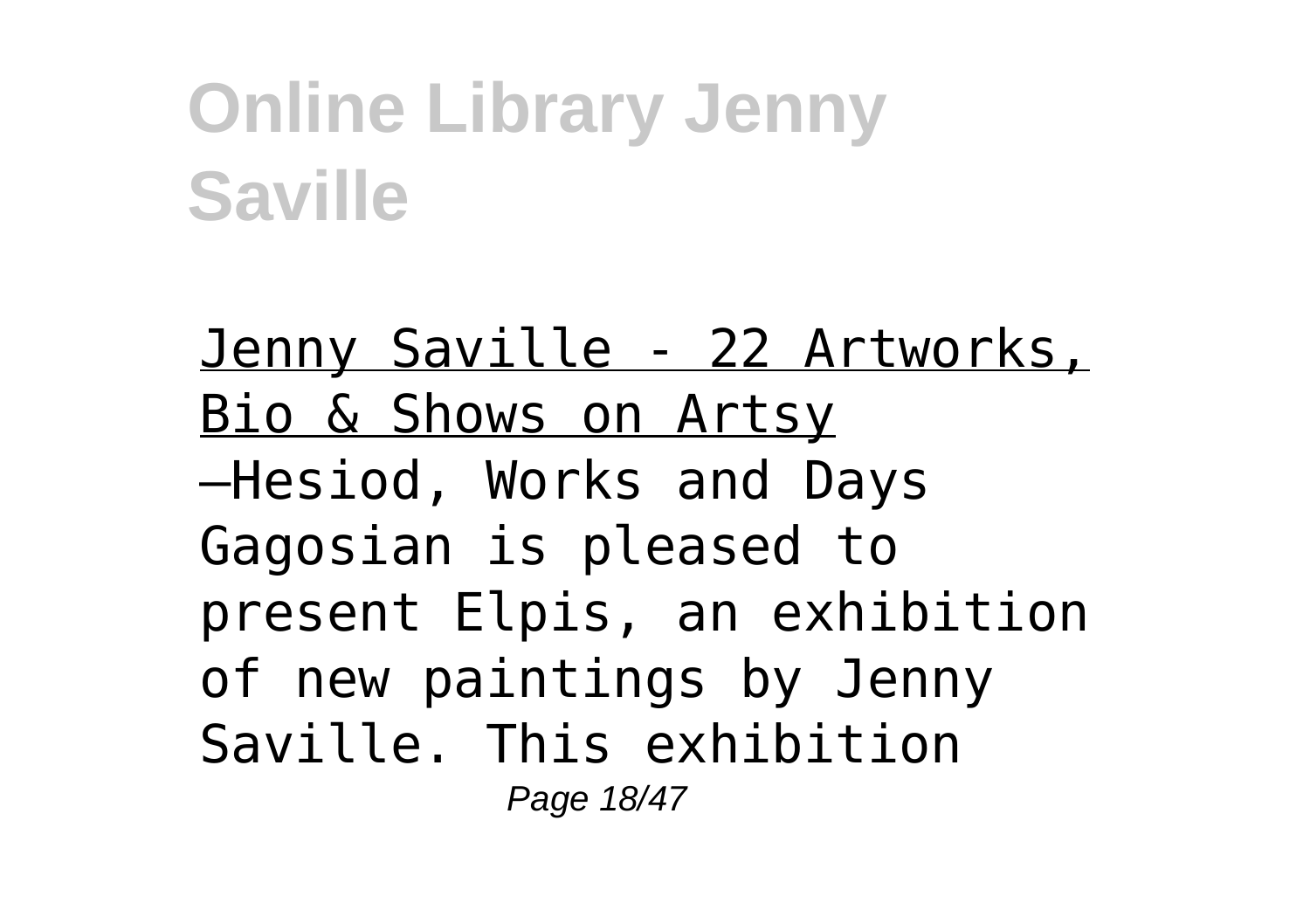marks the reopening of the gallery at 980 Madison Avenue following the pandemic-related shutdown in March. Saville's monumental portraits explore the human body and its fascinating aesthetic potential. Page 19/47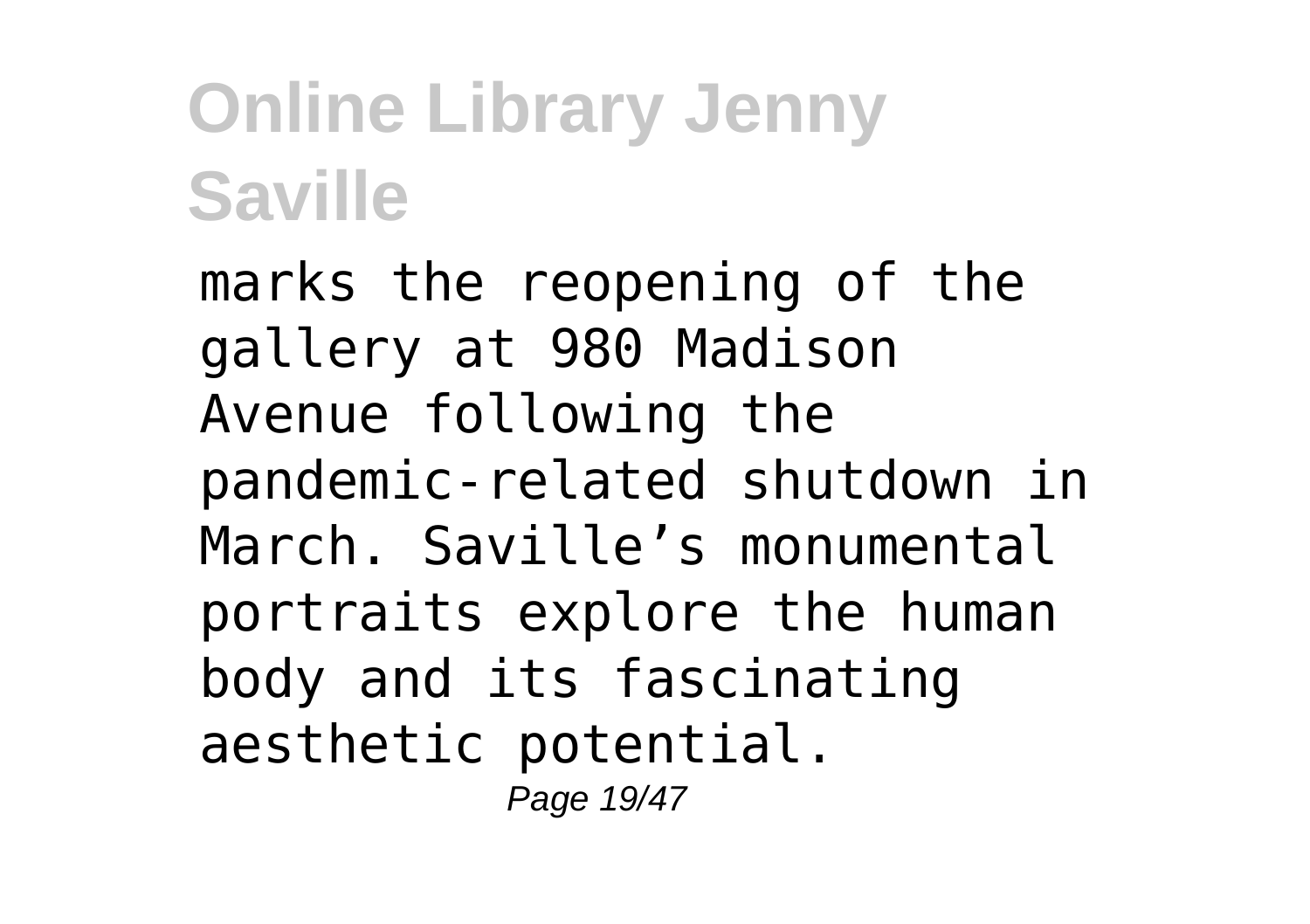Jenny Saville: Elpis, 980 Madison Avenue, New York ... Jenny Saville is a real painter's painter. She constructs painting with the weighty heft of sculpture. Her exaggerated nudes point Page 20/47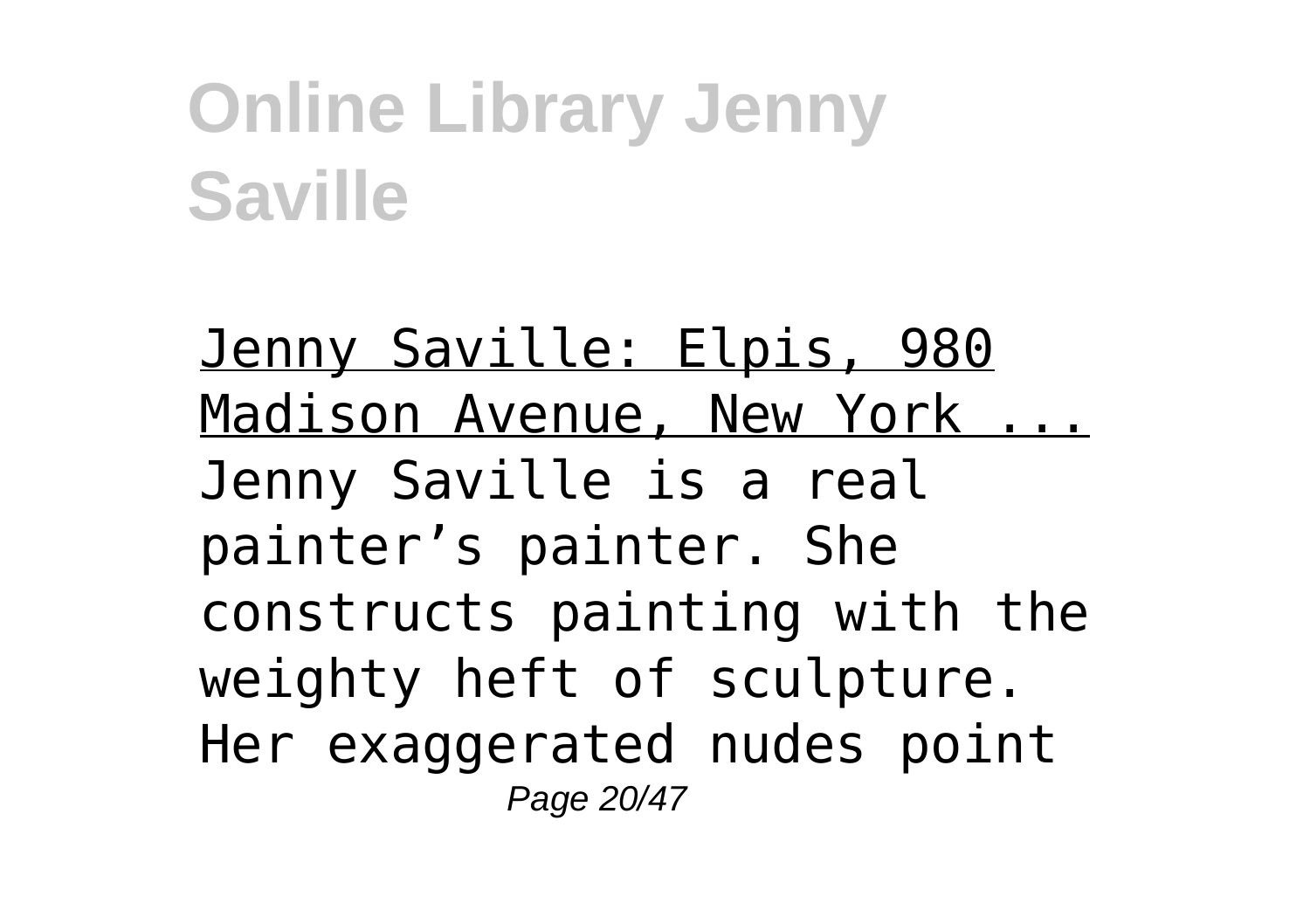up, with an agonizing frankness, the disparity between the way women are perceived and the way that they feel about their bodies. One of the most striking aspects of Jenny Saville's work is the sheer Page 21/47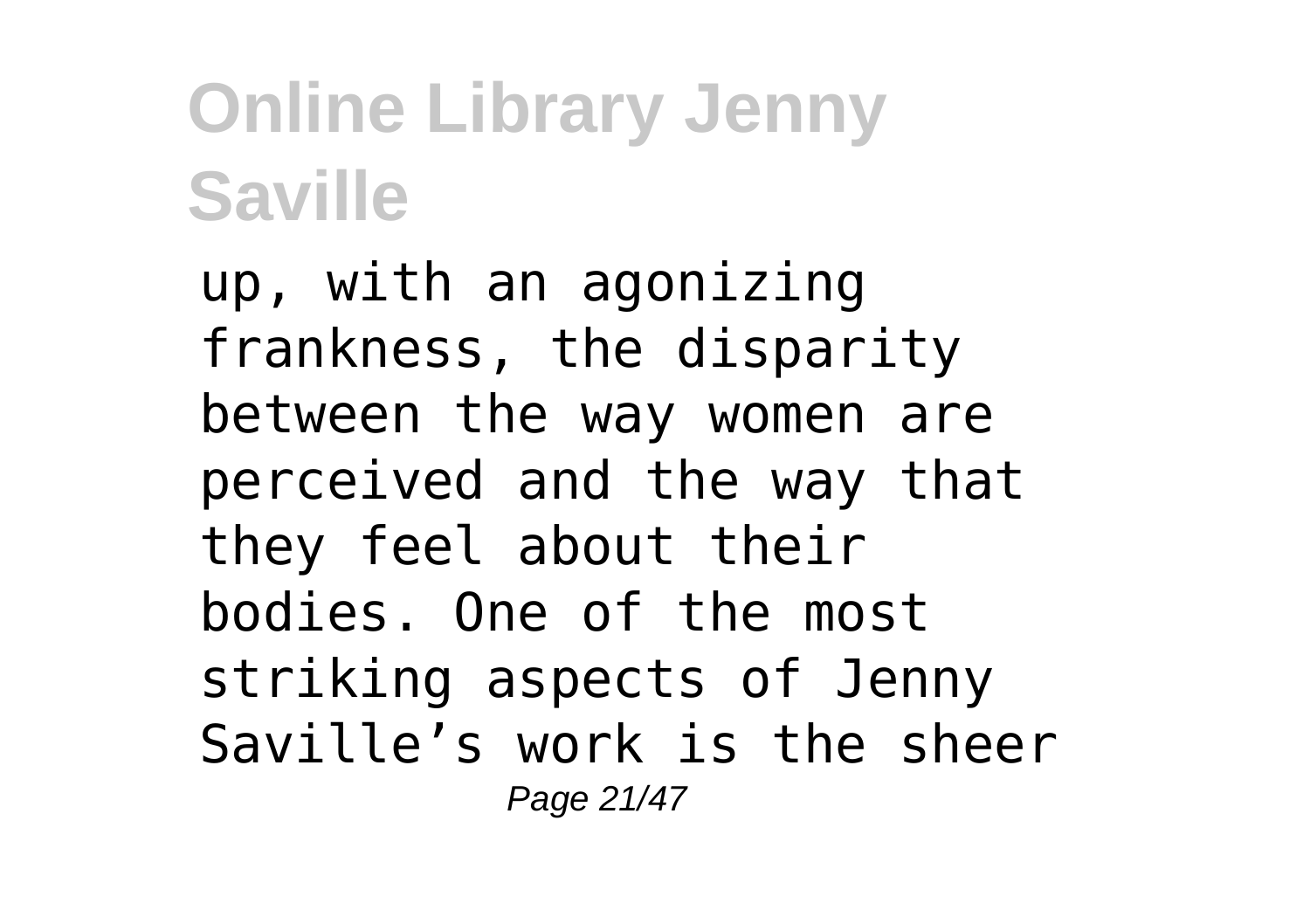**Online Library Jenny Saville** physicality of it.

Jenny Saville - Artist - Saatchi Gallery Jenny Saville RA (born 7 May 1970) is a contemporary British painter associated with the Young British Page 22/47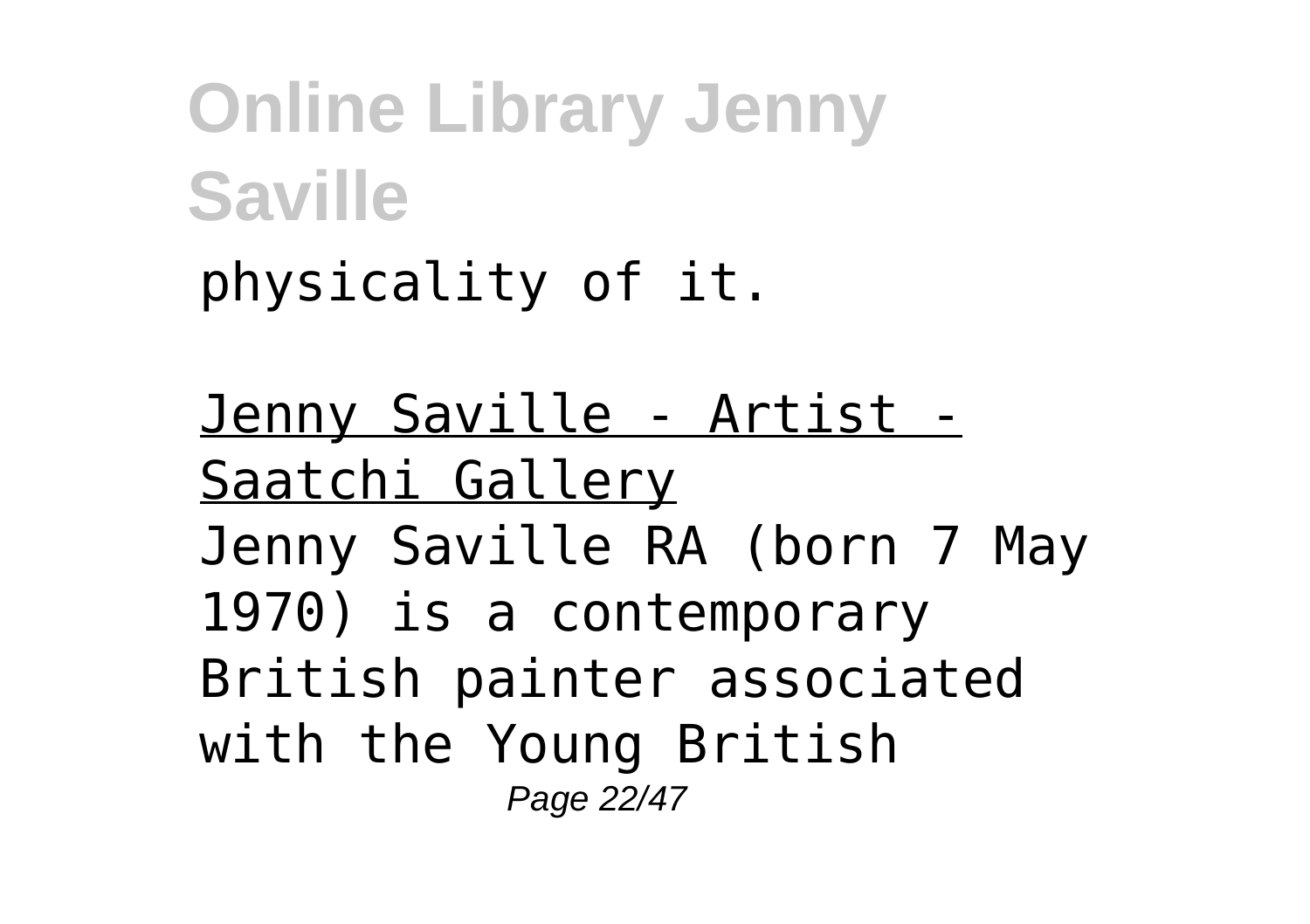Artists. She is known for her large-scale painted depictions of nude women. Saville works and lives in Oxford, England. Saville was born on 7 May 1970 in Cambridge, England.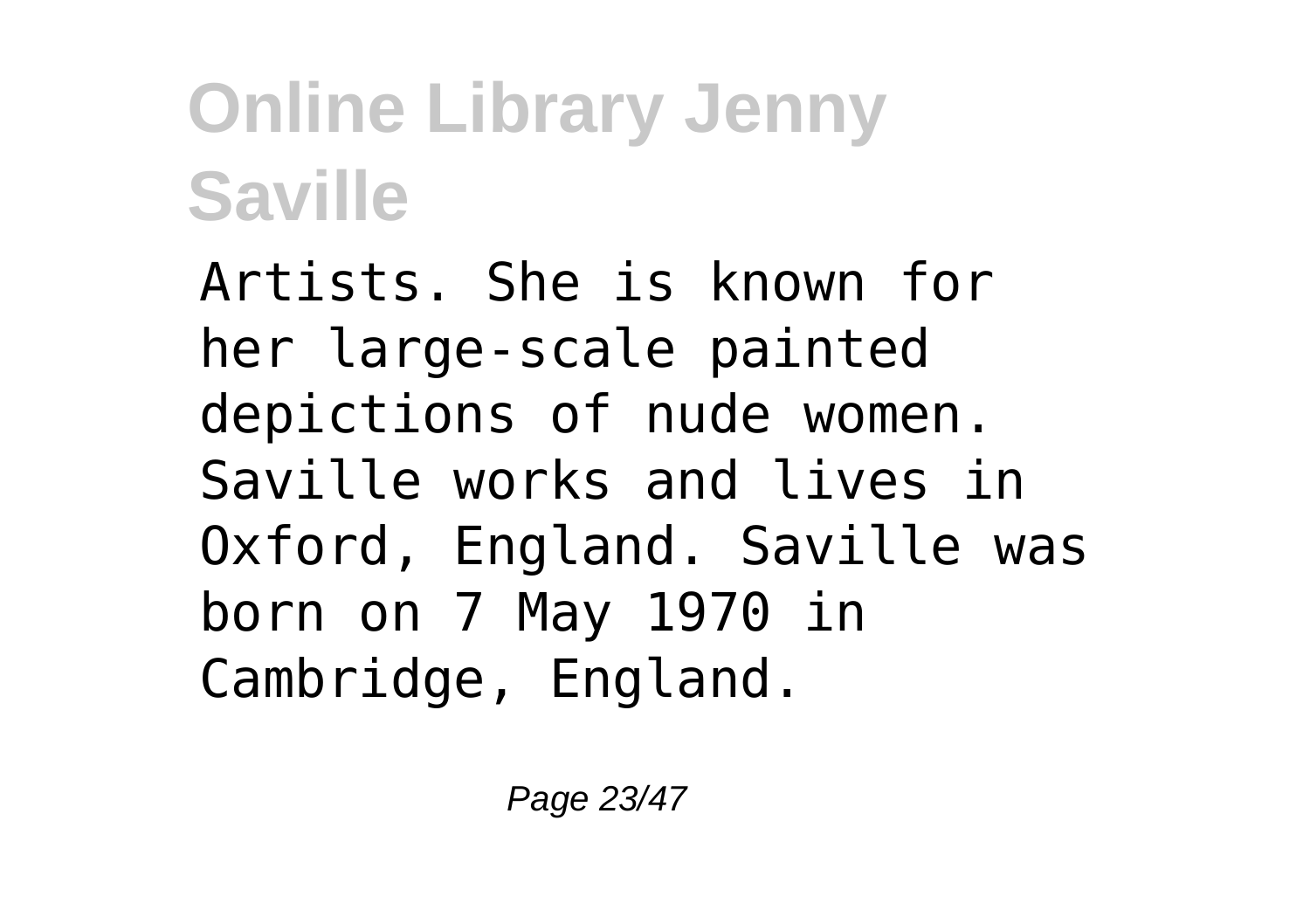Jenny Saville - 36 artworks - painting - WikiArt —Jenny Saville In her depictions of the human form, Jenny Saville transcends the boundaries of both classical figuration and modern abstraction. Oil Page 24/47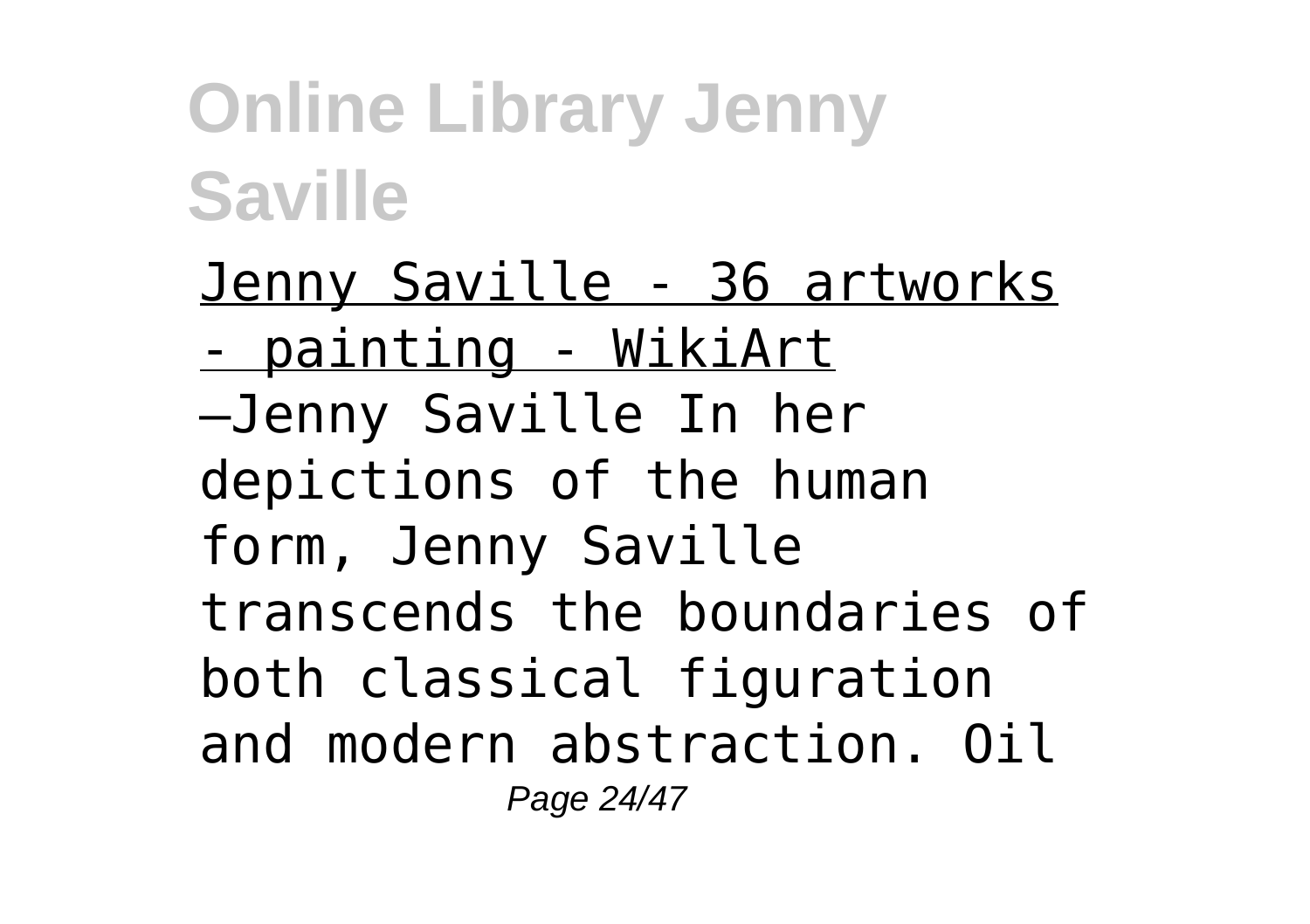paint, applied in heavy layers, becomes as visceral as flesh itself, each painted mark maintaining a supple, mobile life of its own.

#### Jenny Saville | Gagosian Page 25/47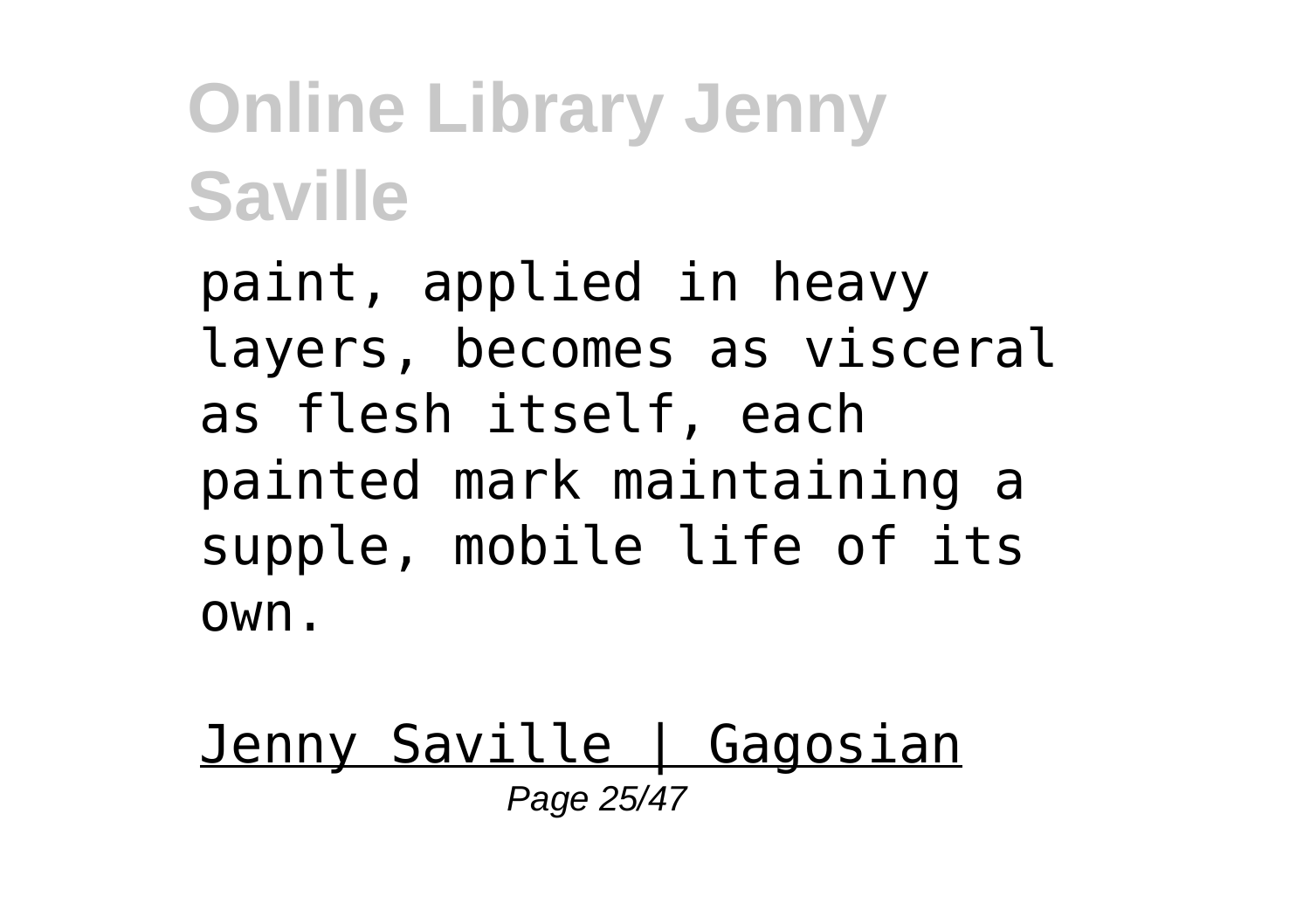Jenny Saville became famous for paintings that render female flesh on a monumental scale. Her canvases, often larger than 6 by 6 feet, magnify the raw details of embodied experience: large, drooping breasts; pregnant Page 26/47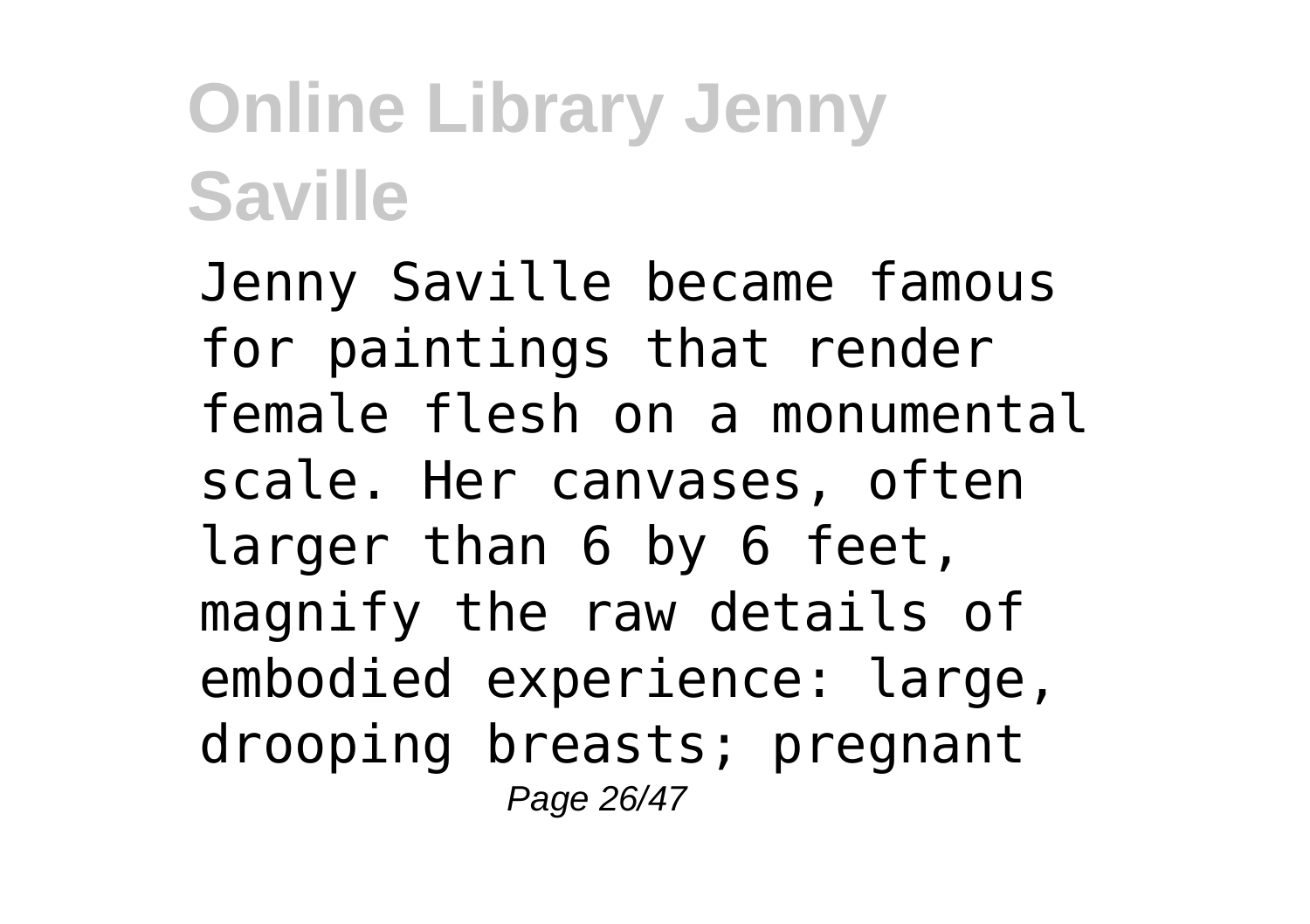bellies and flab; faces smashed against plexiglass, a figure sitting on the toilet.

Jenny Saville Changed the Way We View the Female Form - Artsy

Page 27/47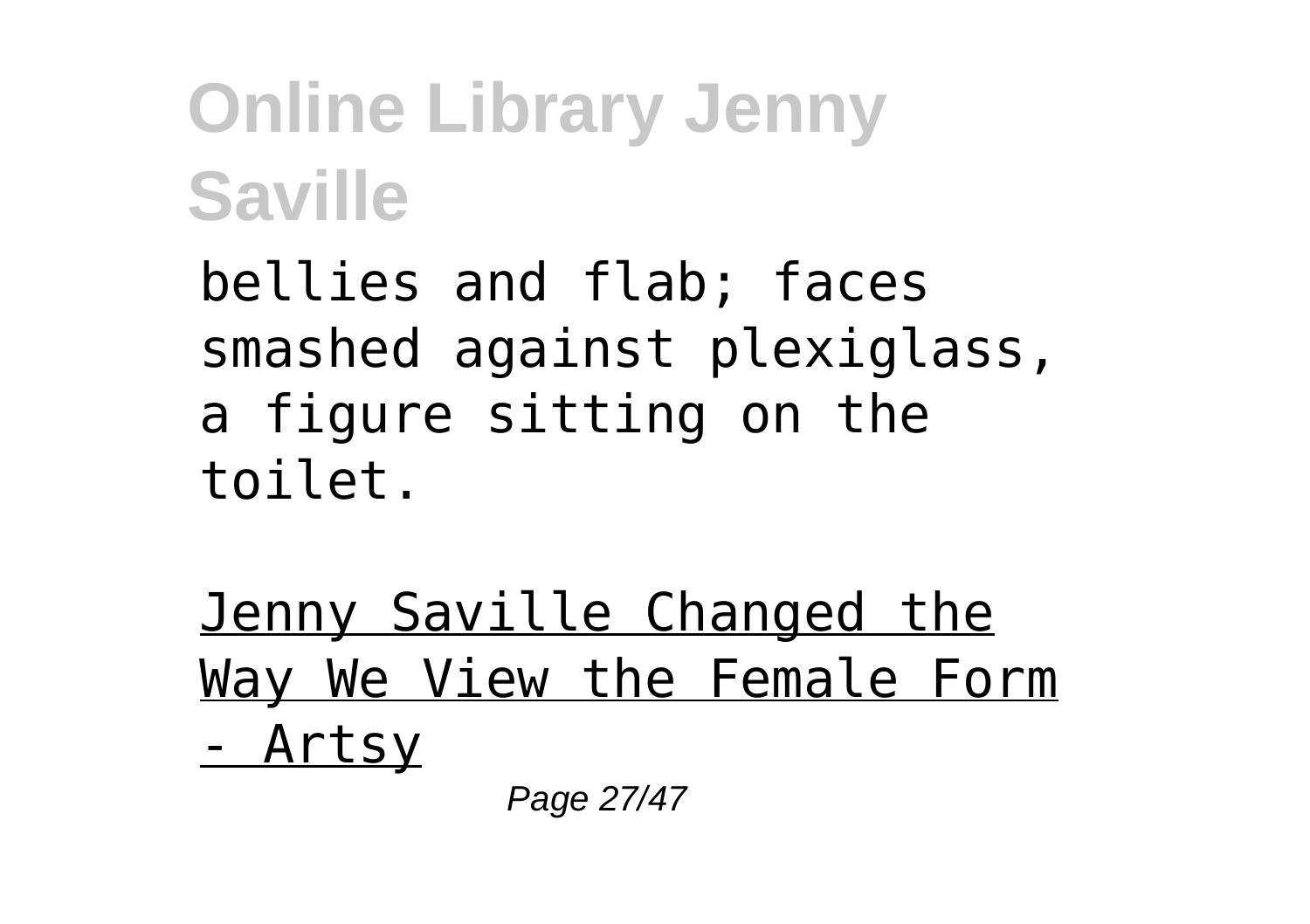Jenny Saville Propped 1992 Photo Courtesy Sothebys For a young woman, at the time, to insert herself into the male canon of Titian and Rubens was highly audacious. Few women had painted the female nude with such Page 28/47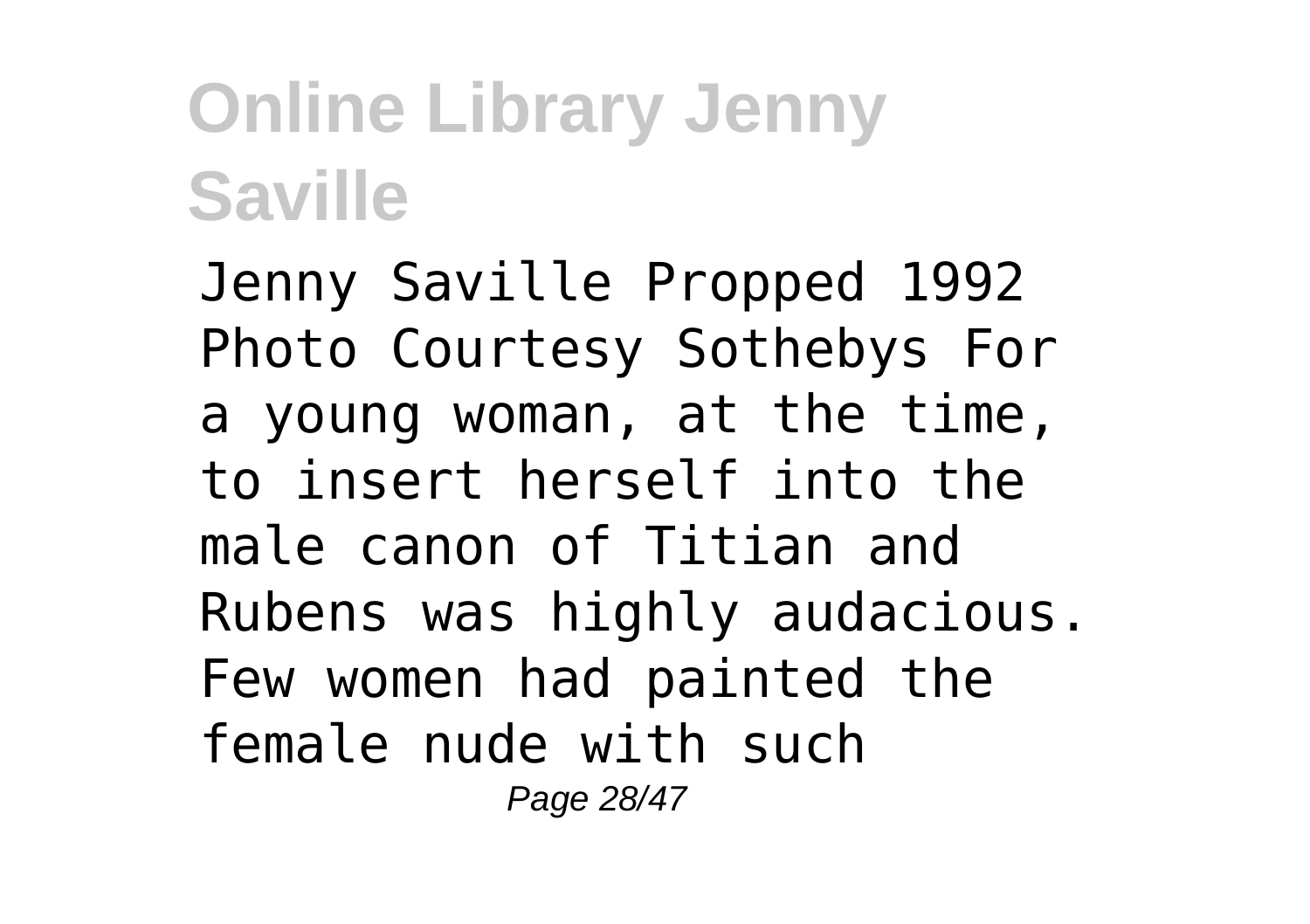candour, though the likes of Suzanne Valadon and Paula Modersohn-Becker had dared to explore the female form with an honesty few male ...

Jenny Saville Propped 1992 Significant Works - Sue Page 29/47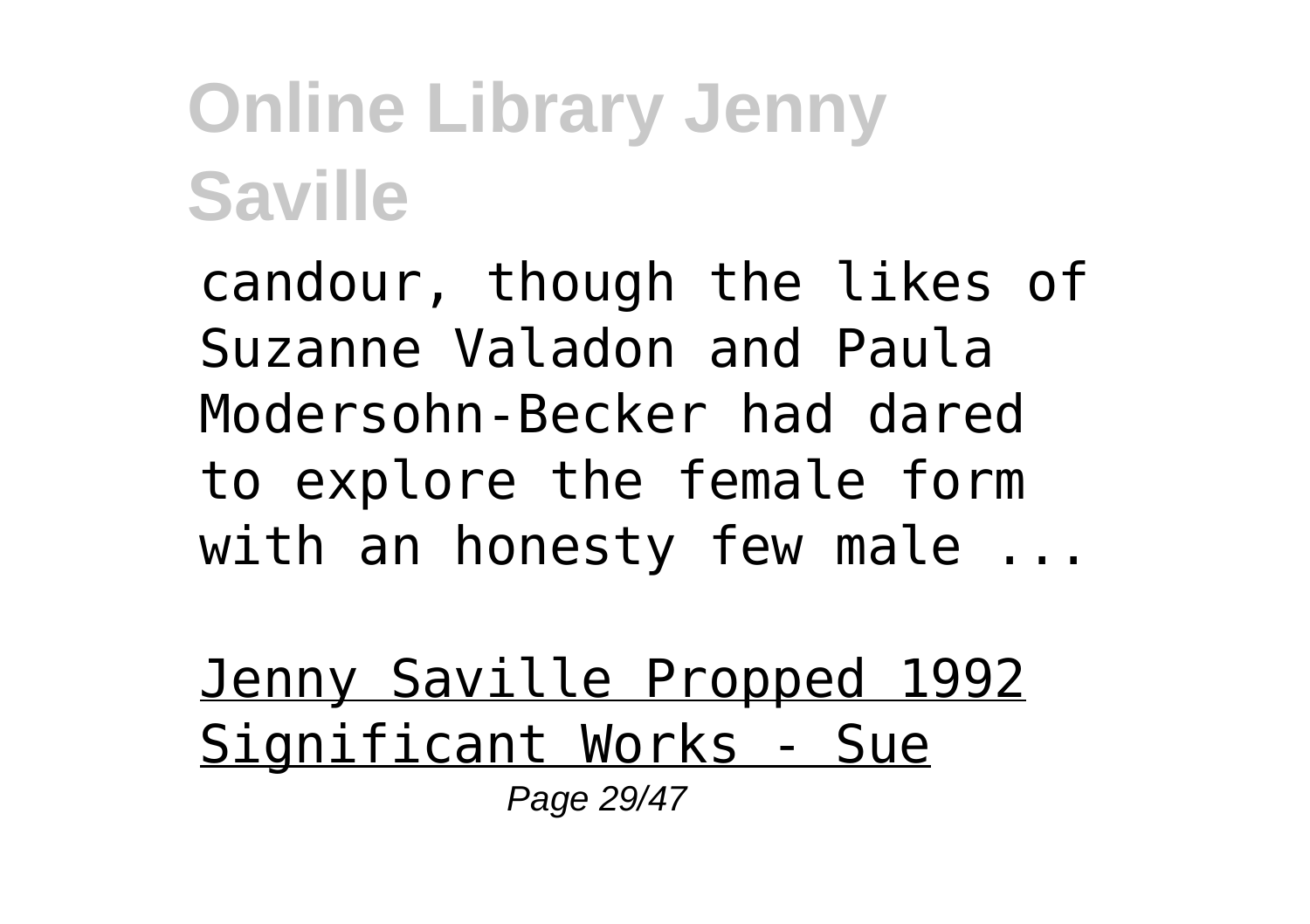#### Hubbard

Jenny Saville Contemporary British painter born on 7 May 1970 in Cambridge.

@jenny\_saville\_art is on Instagram • 115.9k people follow ...

Page 30/47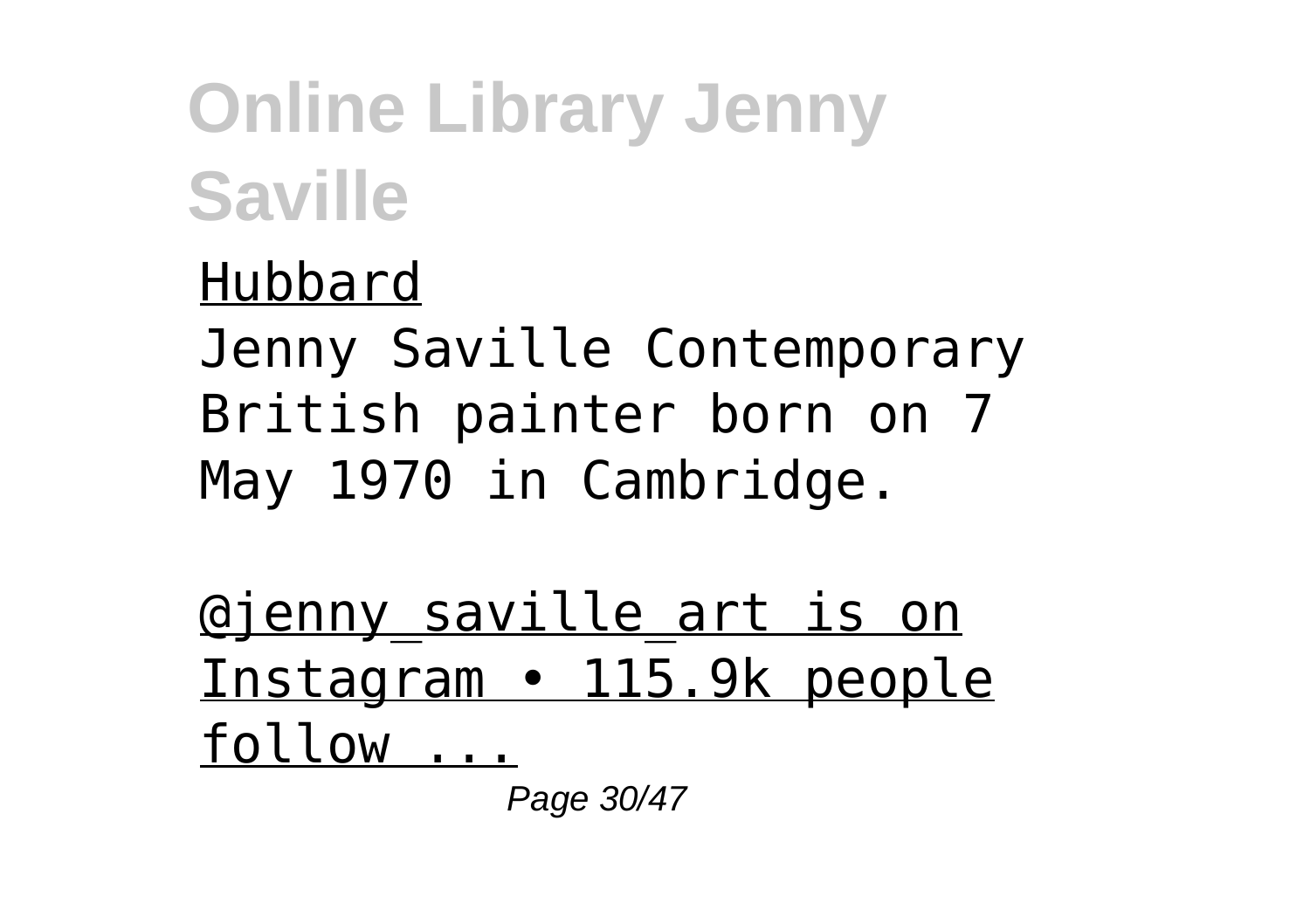Jenny Saville speaks with Nicholas Cullinan, the director of the National Portrait Gallery, London, about her latest selfportrait, her studio practice, and the historical painters to whom she Page 31/47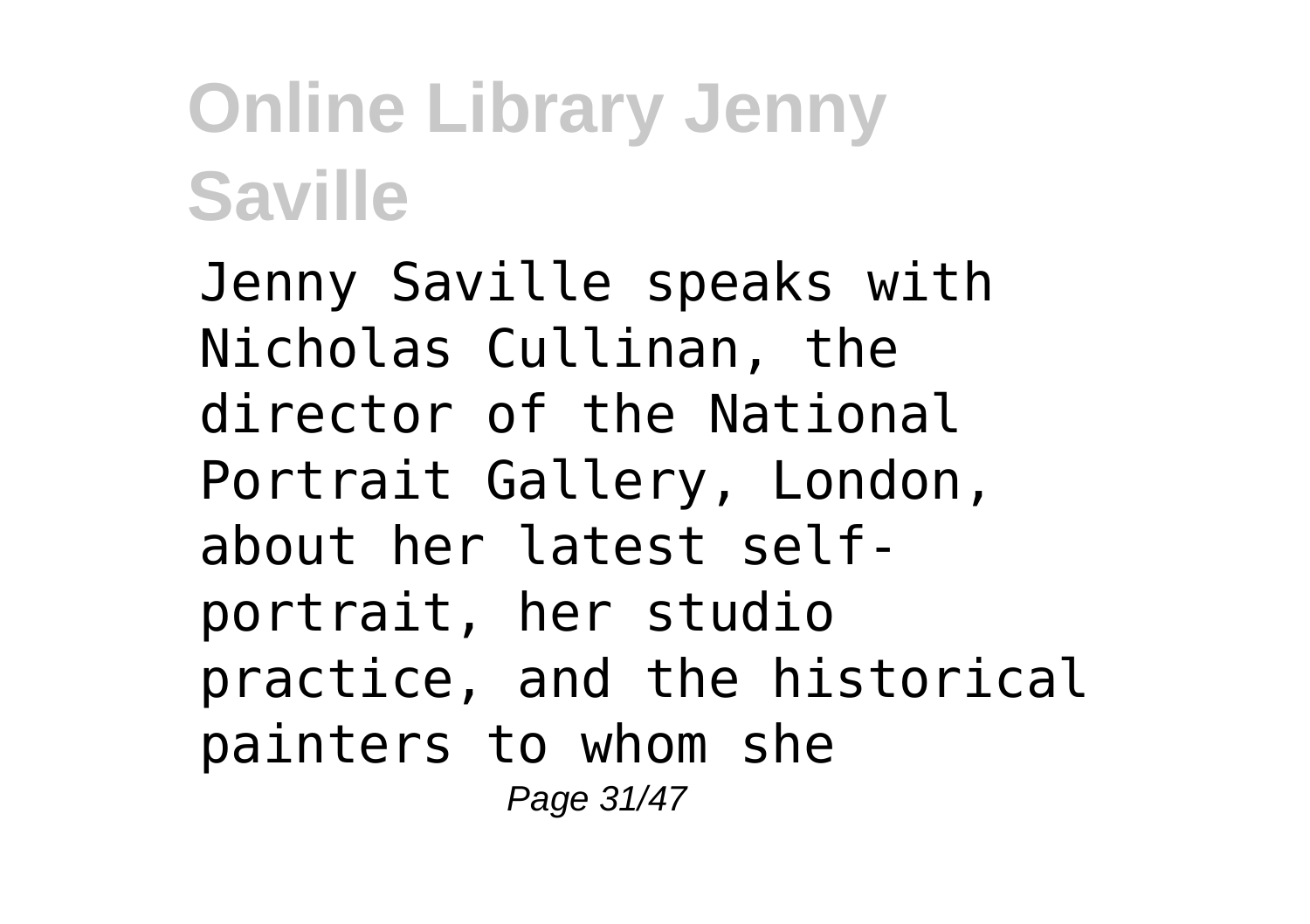#### continually returns.

#### Jenny Saville | Painting the Self | Interview | Gagosian

...

The most comprehensive monograph on figurative painter Jenny Saville, whose Page 32/47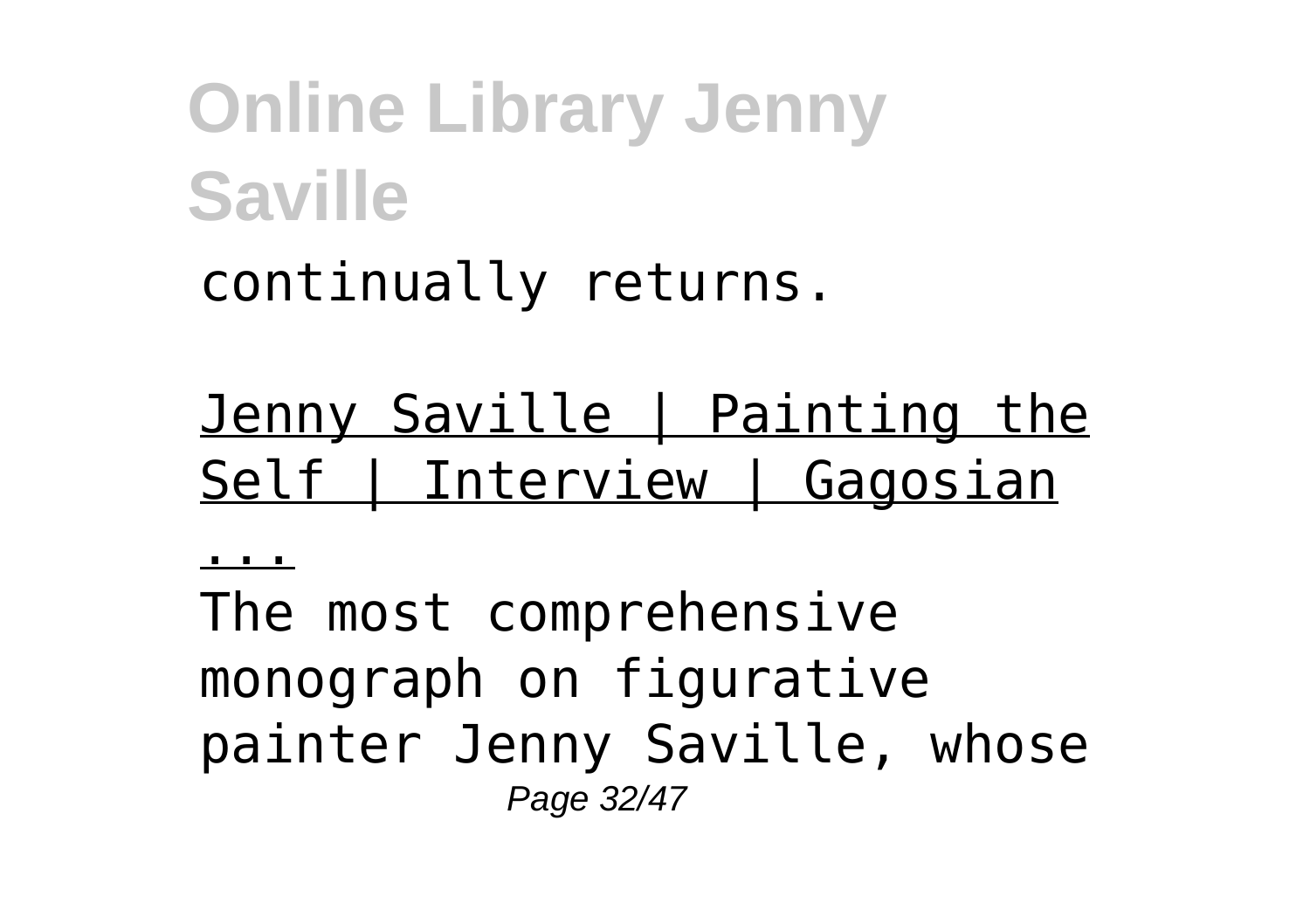large-scale nudes continue to challenge accepted ideals of beauty. Thirteen years after her first Rizzoli monograph, British artist Jenny Saville, an original member of the Young British Artists, releases her most Page 33/47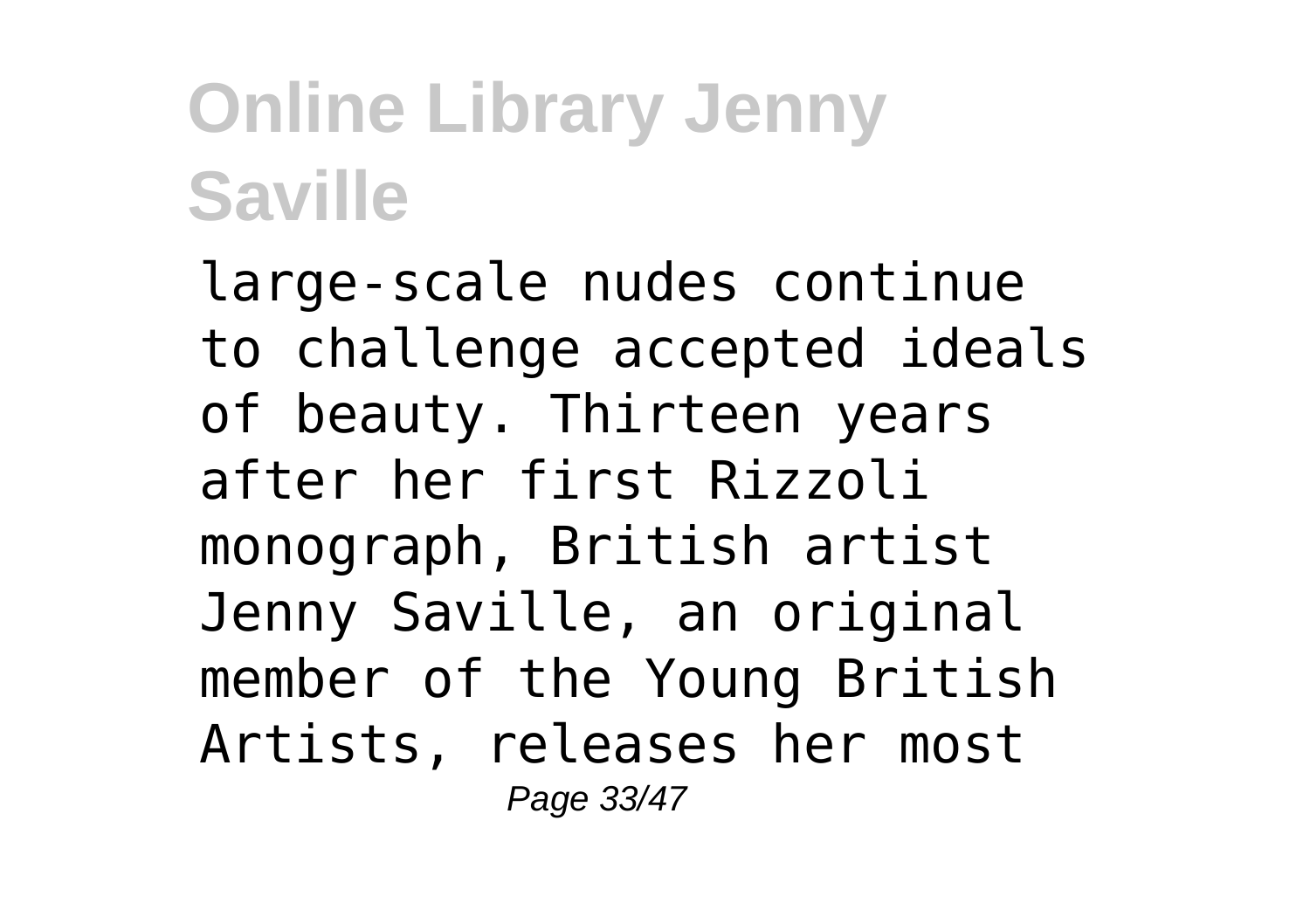definitive book, including never-before-published paintings from her most recent exhibition at Gagosian in New York.

Amazon.com: Jenny Saville (9780847862900):

Page 34/47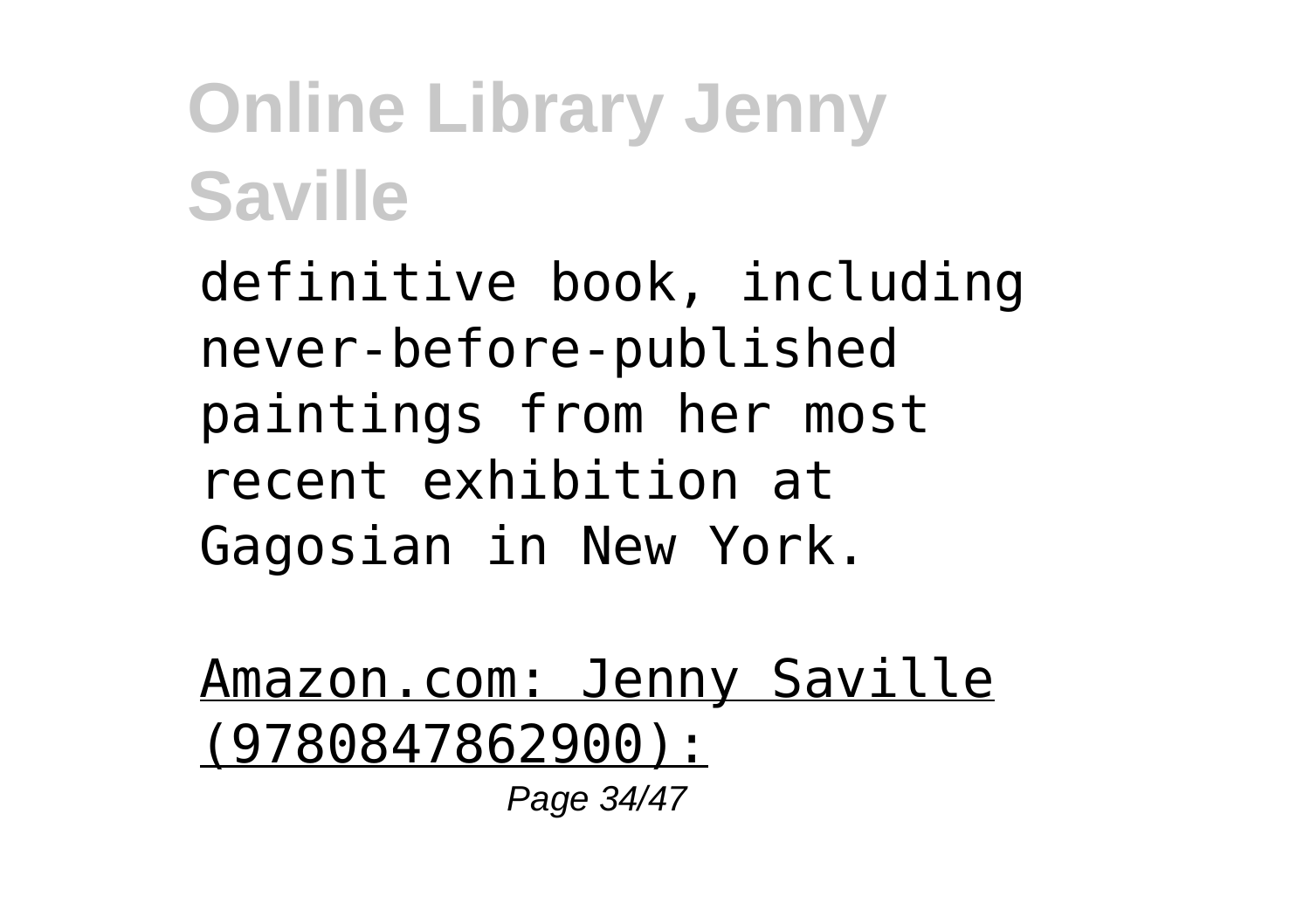Calvocoressi ... Jenny Saville in her Oxford studio. Photograph: Pal Hansen for the Observer Saville made her name with giant paintings of fleshy, flawed bodies. She talks about being bankrolled by Page 35/47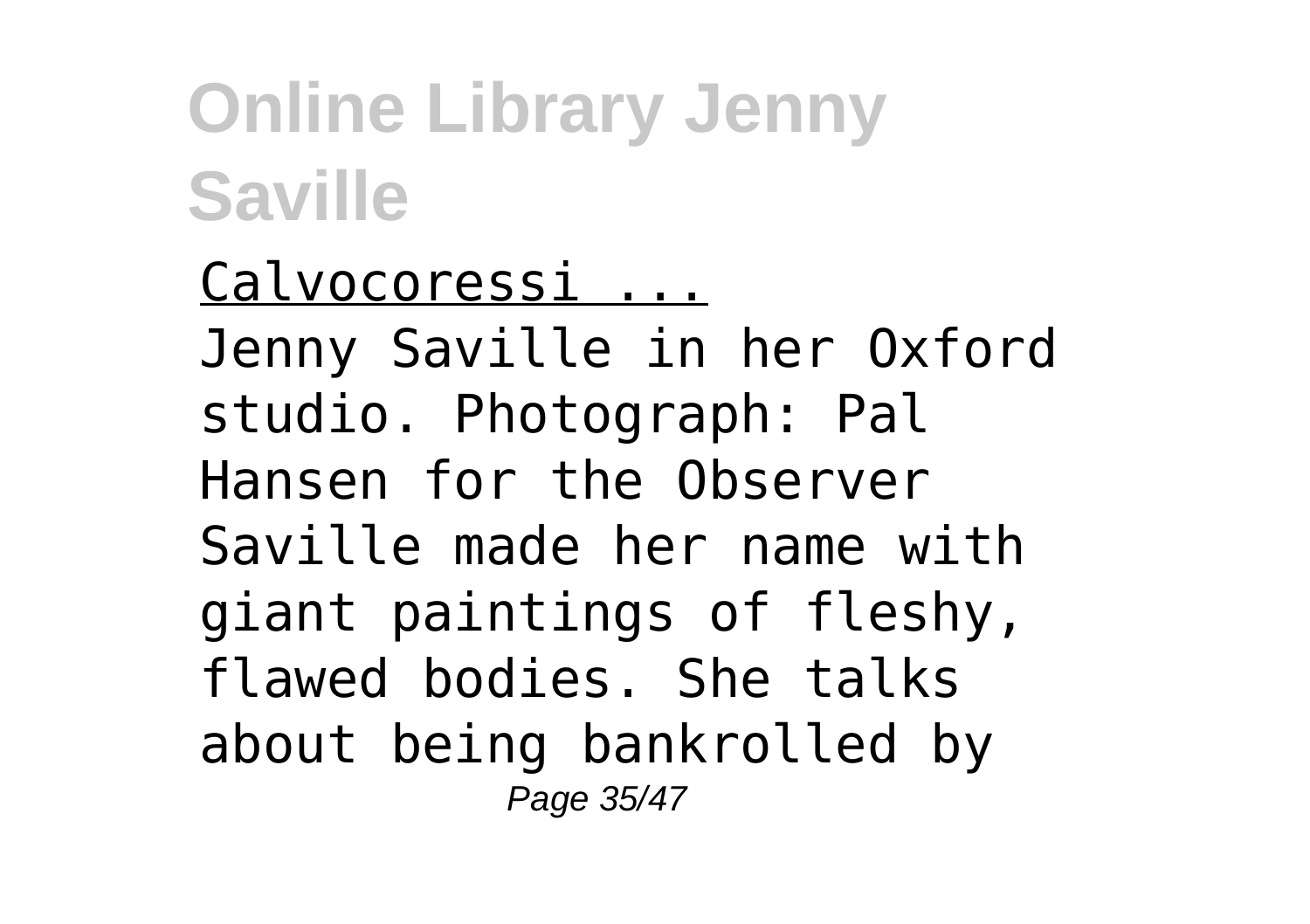Charles Saatchi,...

Jenny Saville: 'I used to be anti-beauty' | Jenny Saville

...

Jenny Saville was born on May 7, 1970, in Cambridge. Her parents, both educators, Page 36/47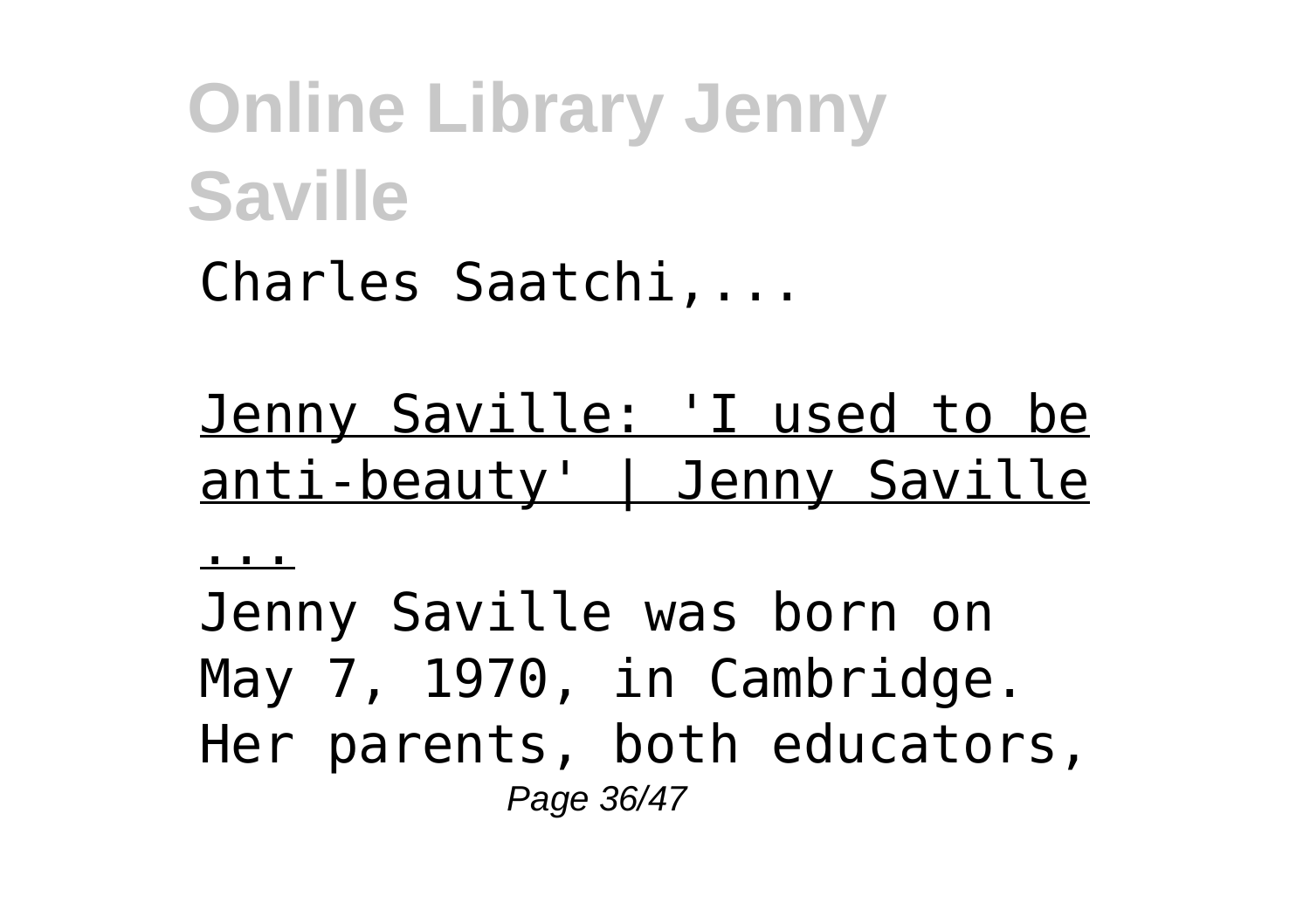moved Jenny and her brothers and sister frequently from school to school as her father pursued a career as a school administrator. After attending several schools, she finished secondary school at Newark, Page 37/47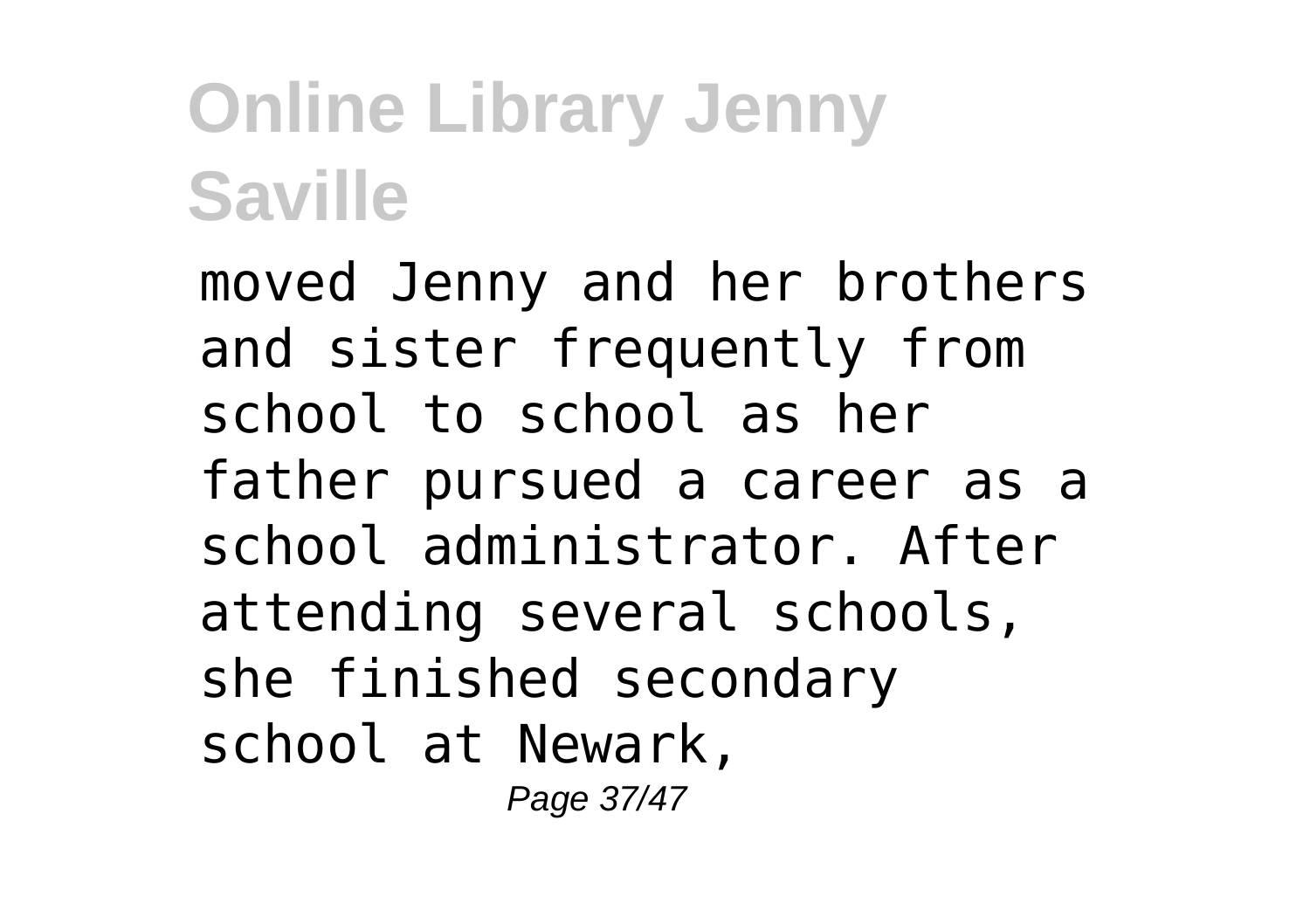Nottinghamshire.

Jenny Saville Biography, Life & Quotes | TheArtStory Jenny Saville was born in Cambridge,England in 1970 and went on to become a contemporary British painter Page 38/47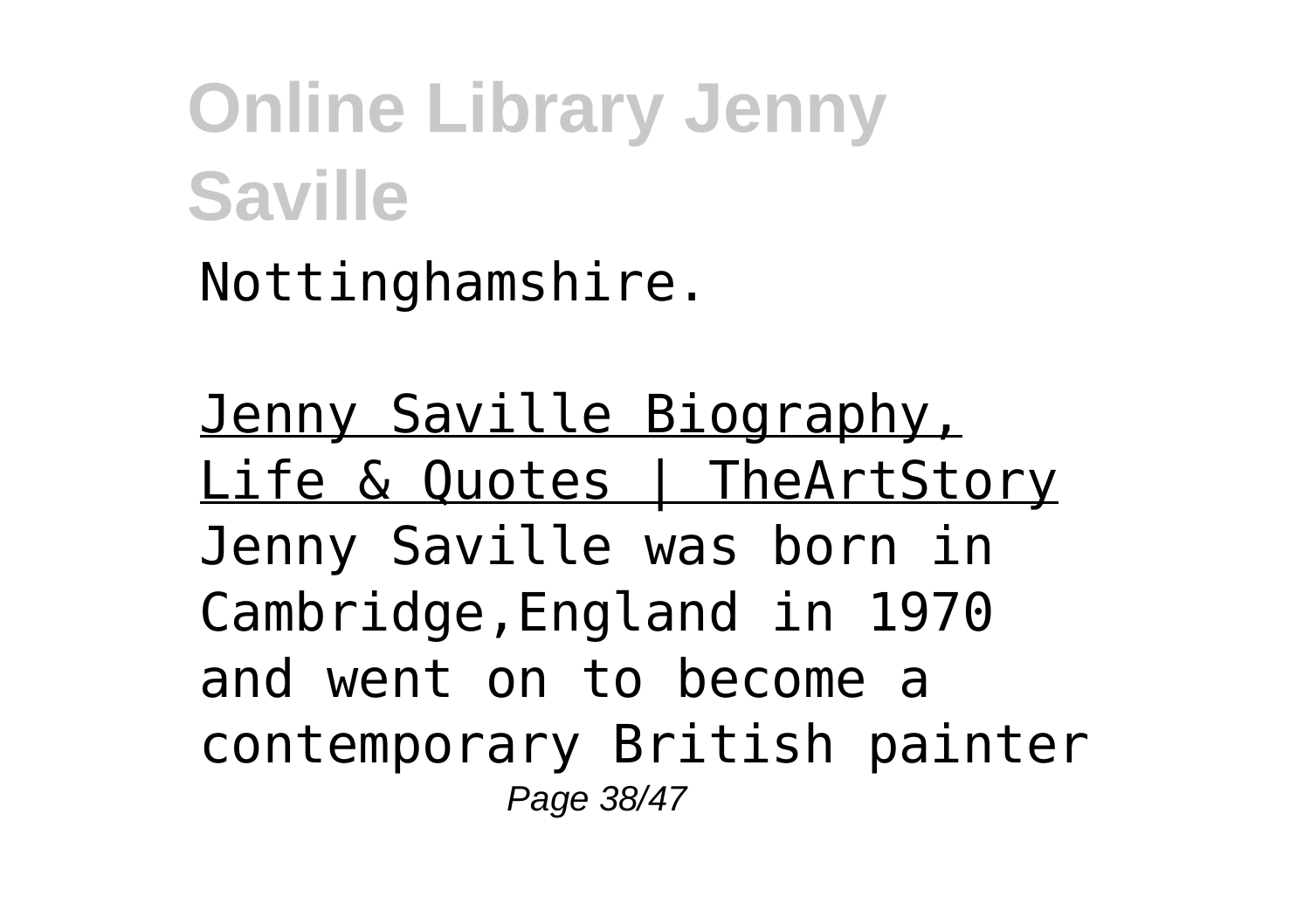after she earned a Degree at the Glasgow school of Art. After completing her education here in 1992 she was offered a six month scholarship at the University of Cincinnati in Ohio,USA.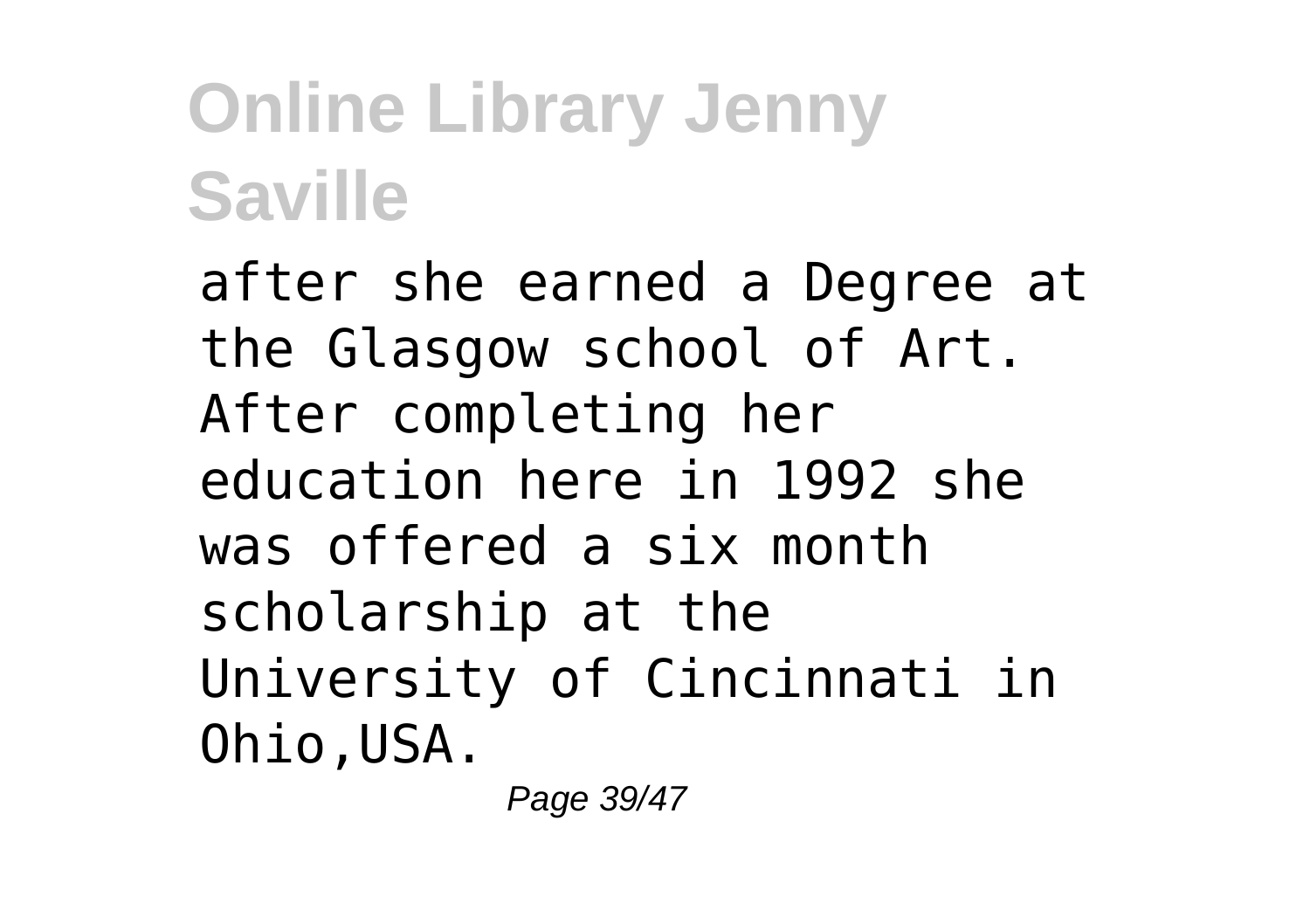#### Jenny Saville Essay - 1021 Words

Jenny Saville was born on the 7th of May during the year of 1970, in Cambridge, England. She attended the classes at the Lilley and Page 40/47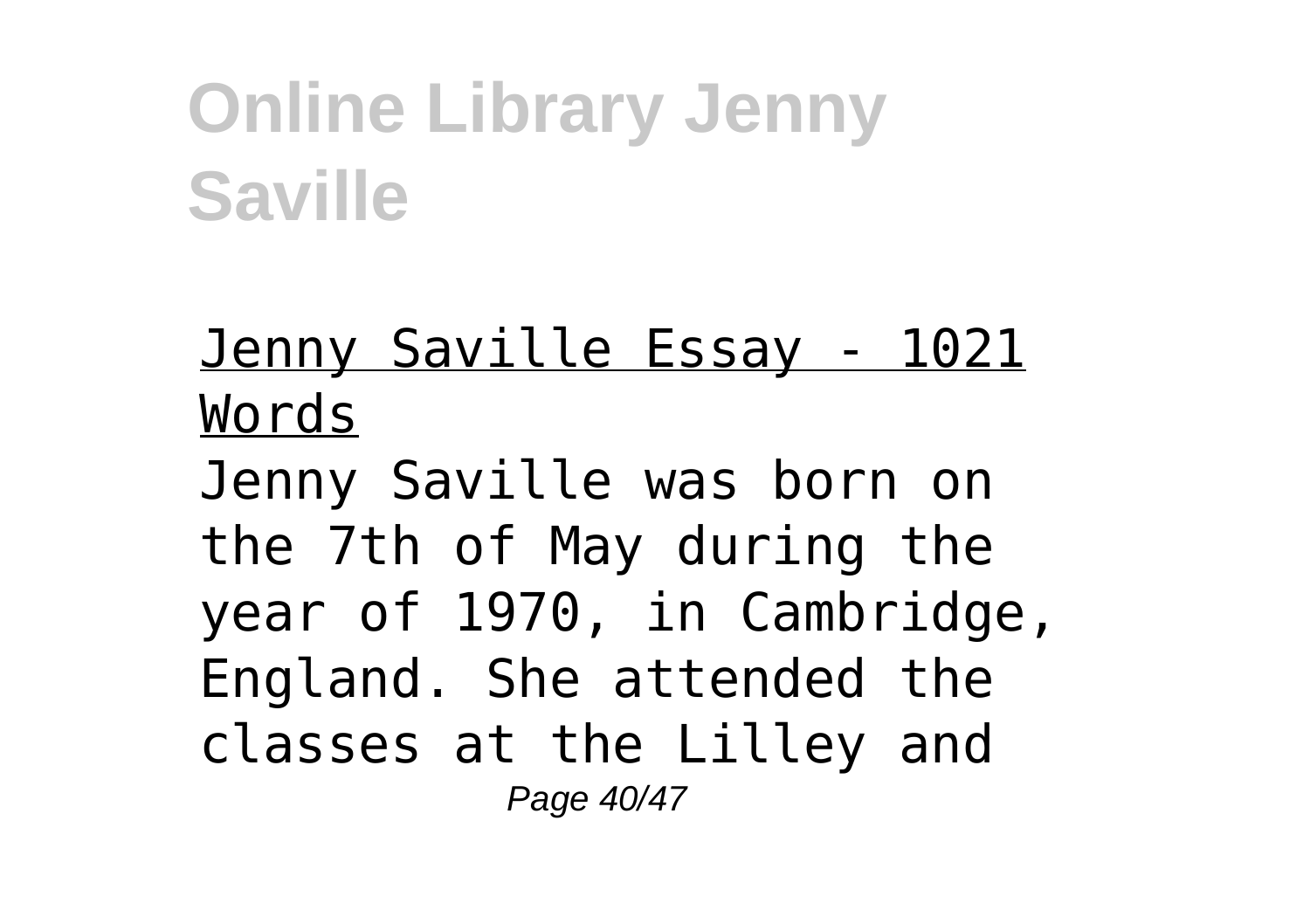Stone School in Newark, now known as the Grove School Specialist Science College. Her college days were spent in Scotland as Jenny studied at the Glasgow School of Art between the years of 1988 and 1992.

Page 41/47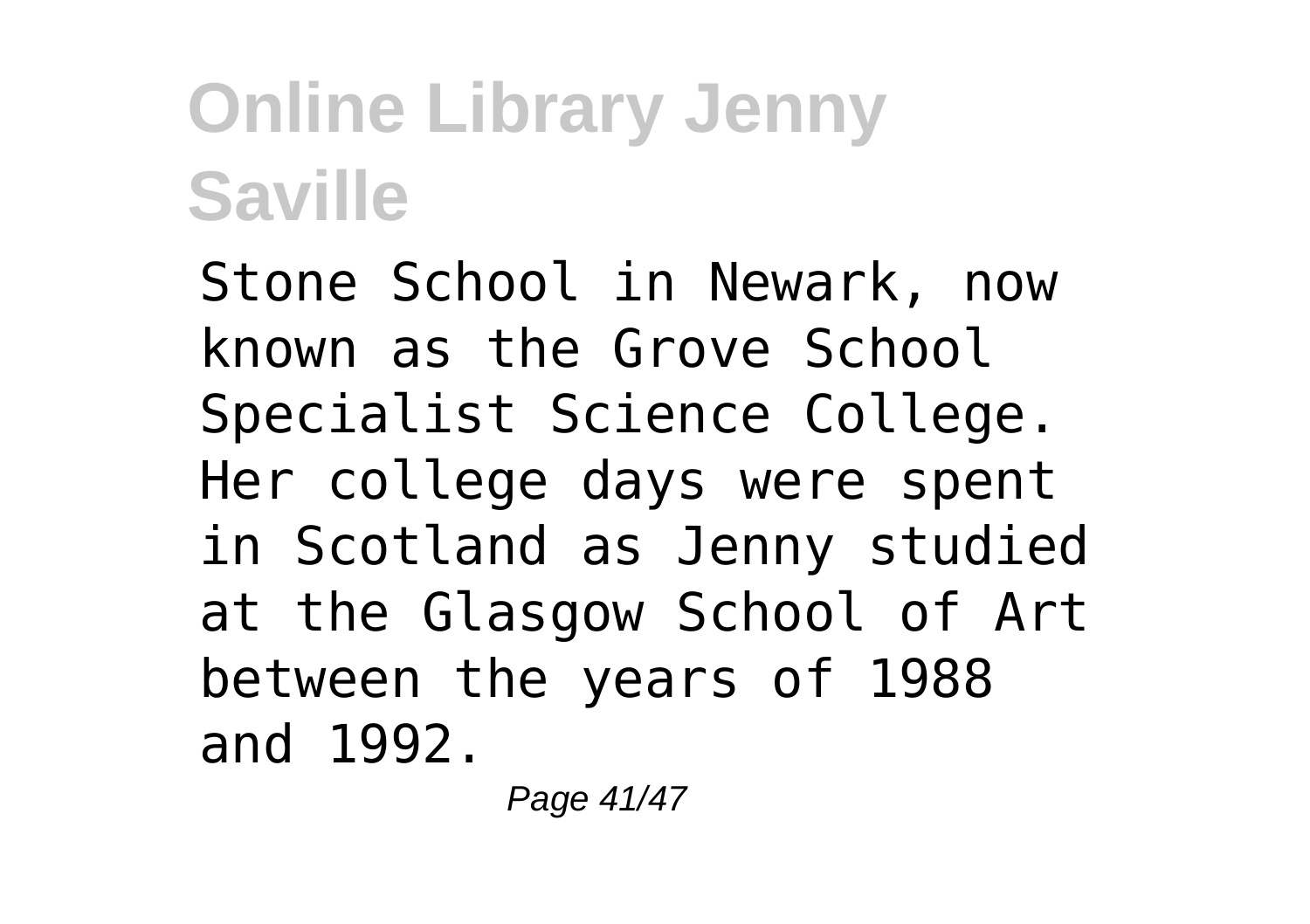Jenny Saville | Widewalls Jenny Saville is probably best known for her large scale oil paintings of fleshy, obese female figures. Saville's work invokes a deep fascination Page 42/47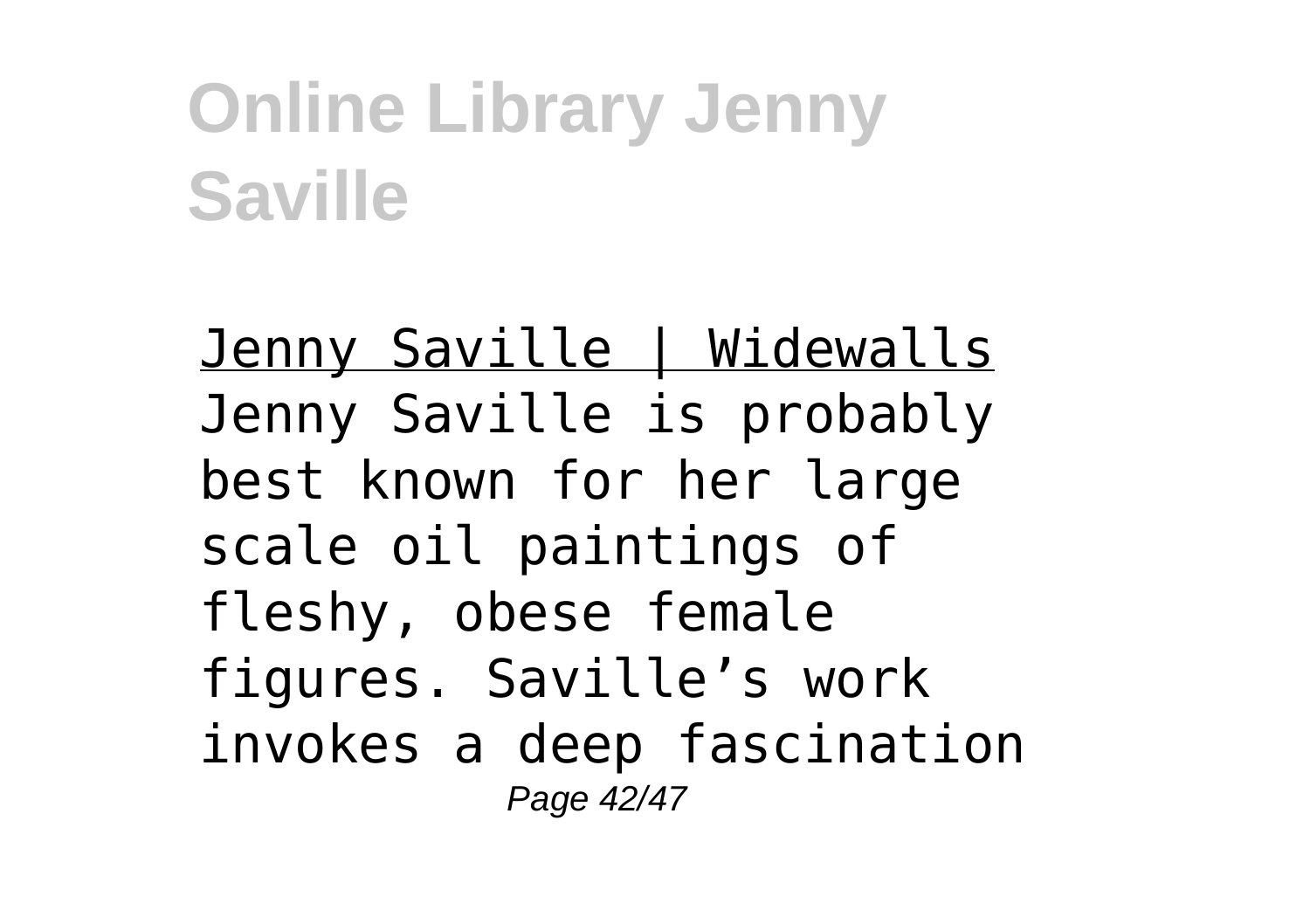in the palpability of flesh, extremities of anatomy, and the grotesque combined with a masterly and yet intuitive instinct for the handling of paint.

#### Jenny Saville | Artist | Page 43/47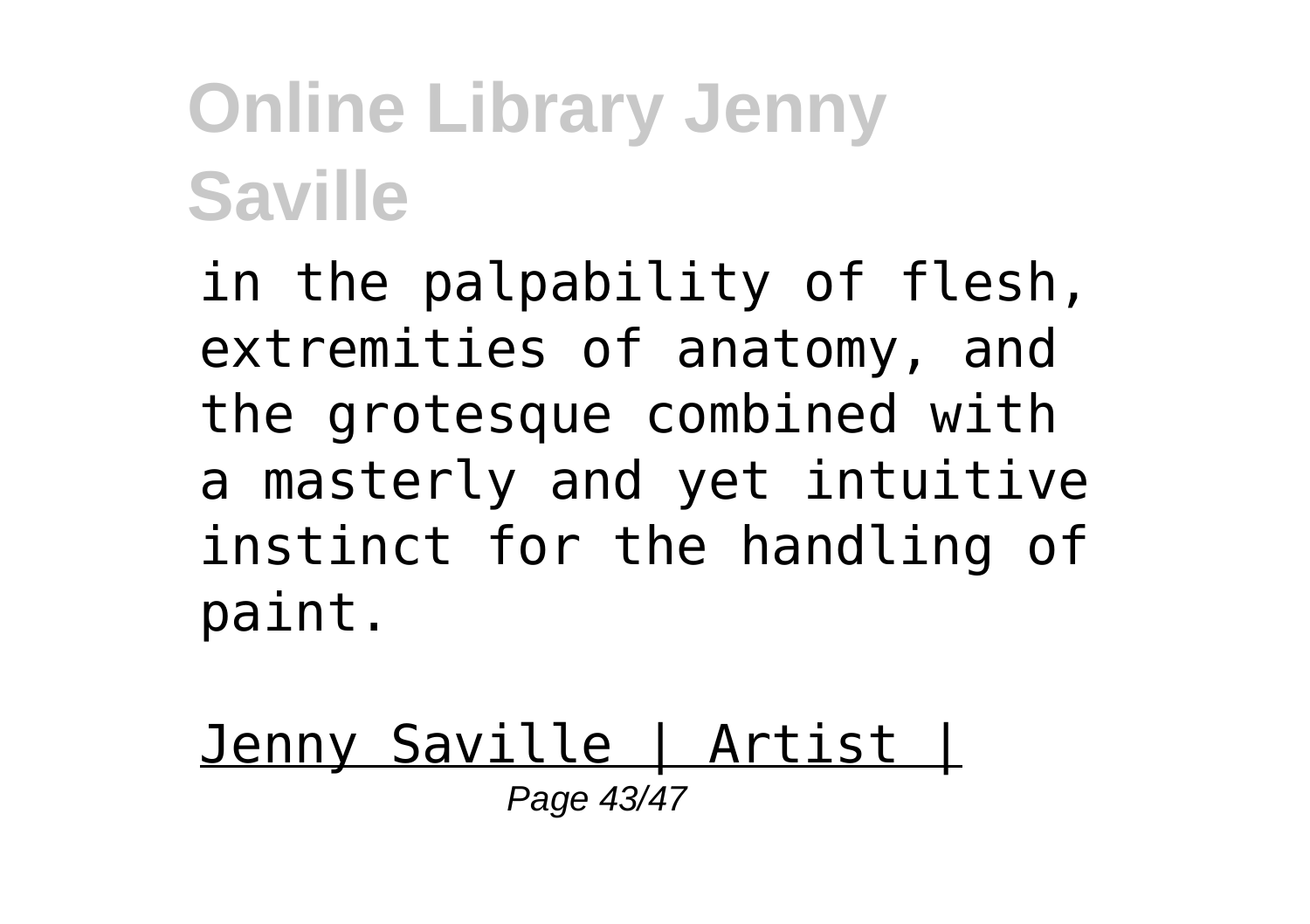Royal Academy of Arts Jenny Saville (b. 1970) is among the leading contemporary artists whose work has sparked a recent revival in interest in figural painting. Born in Cambridge, England, Saville Page 44/47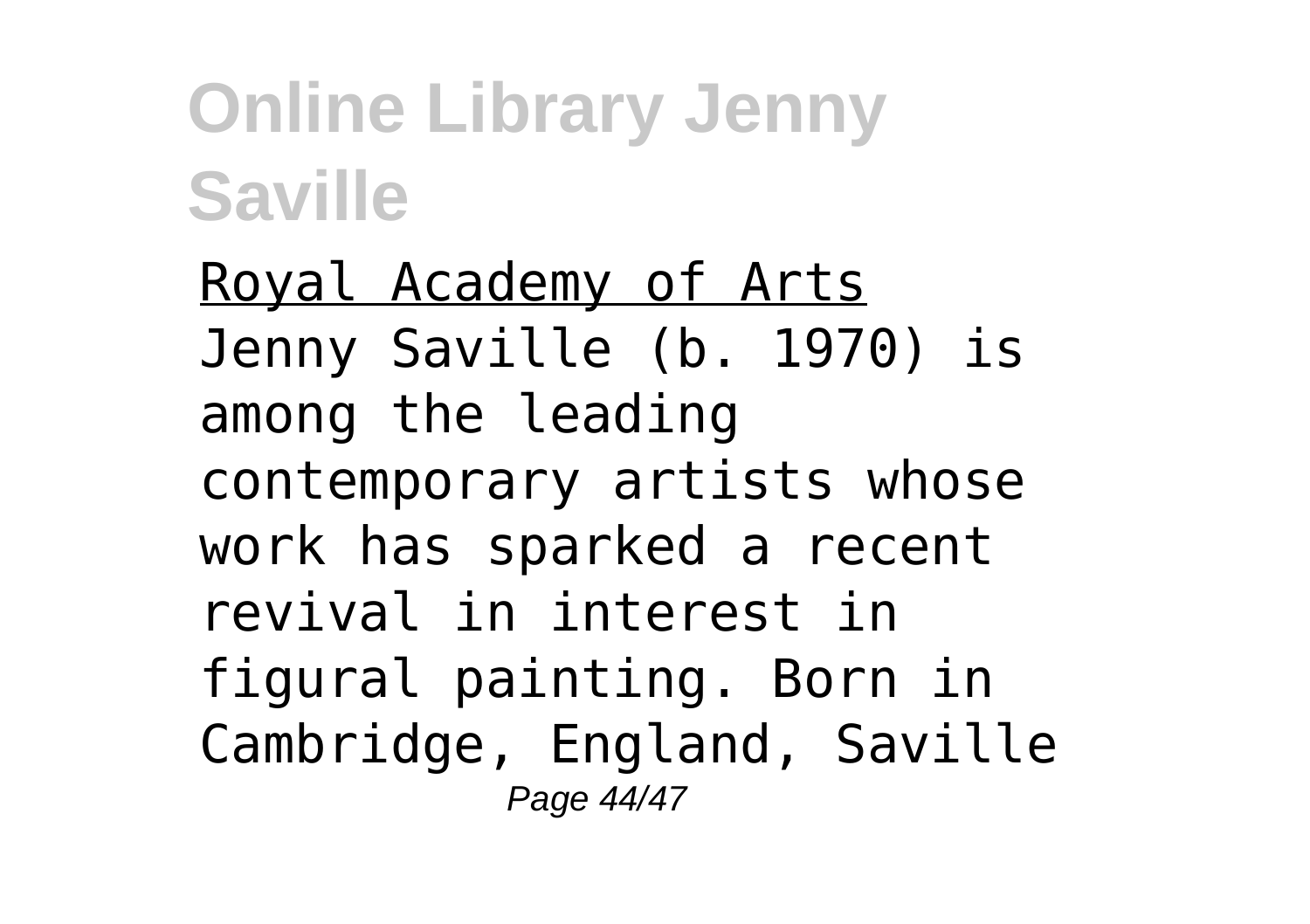trained at the Glasgow School of Art in Scotland. Her mother recognized her talent early on, and constructed a makeshift studio out of the broom closet in their home.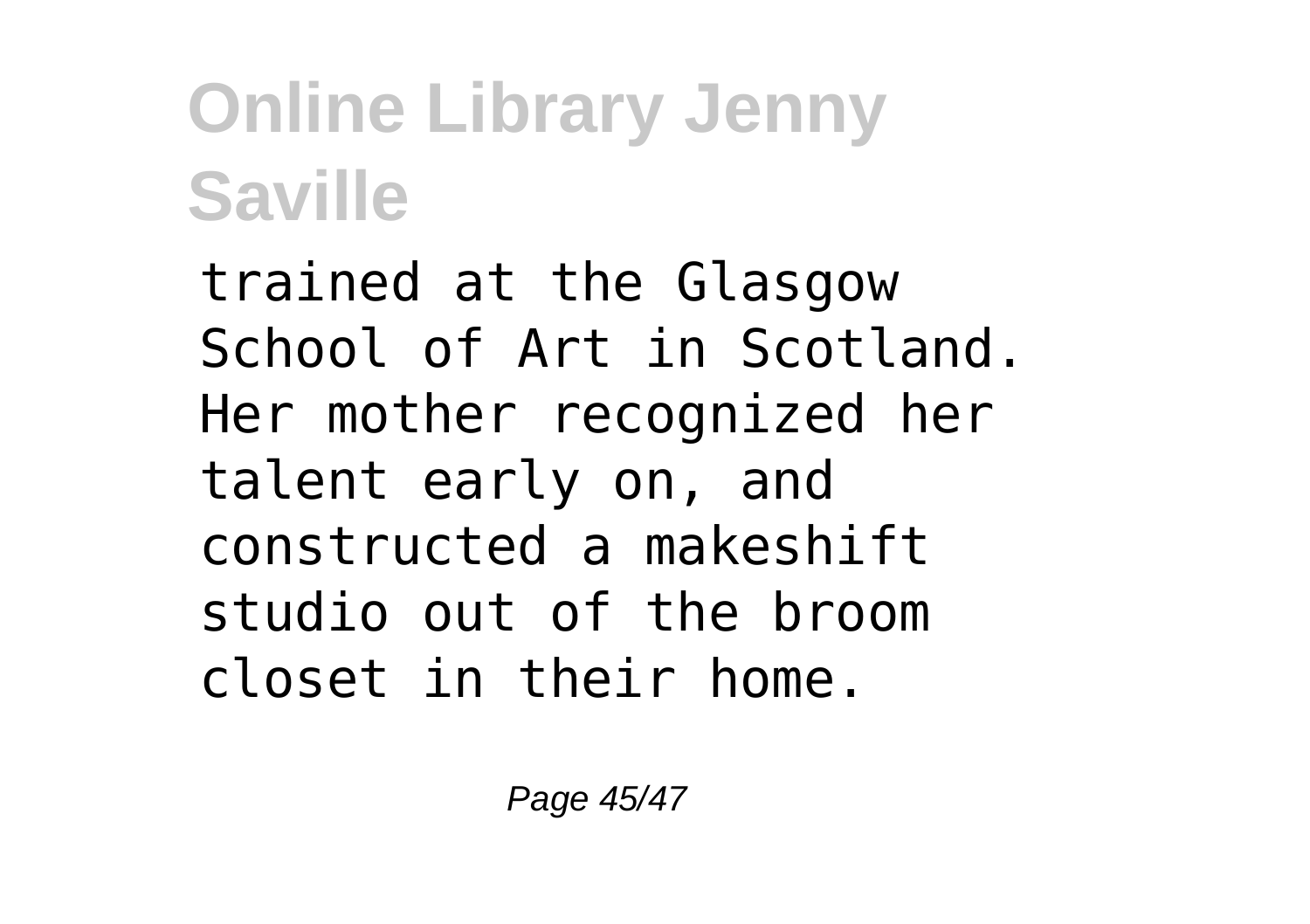Jenny Saville | Art, Biography & Art for Sale | Sotheby's

'Propped' was created in 1992 by Jenny Saville in Neo-Expressionism style. Find more prominent pieces of nude painting (nu) at Page 46/47